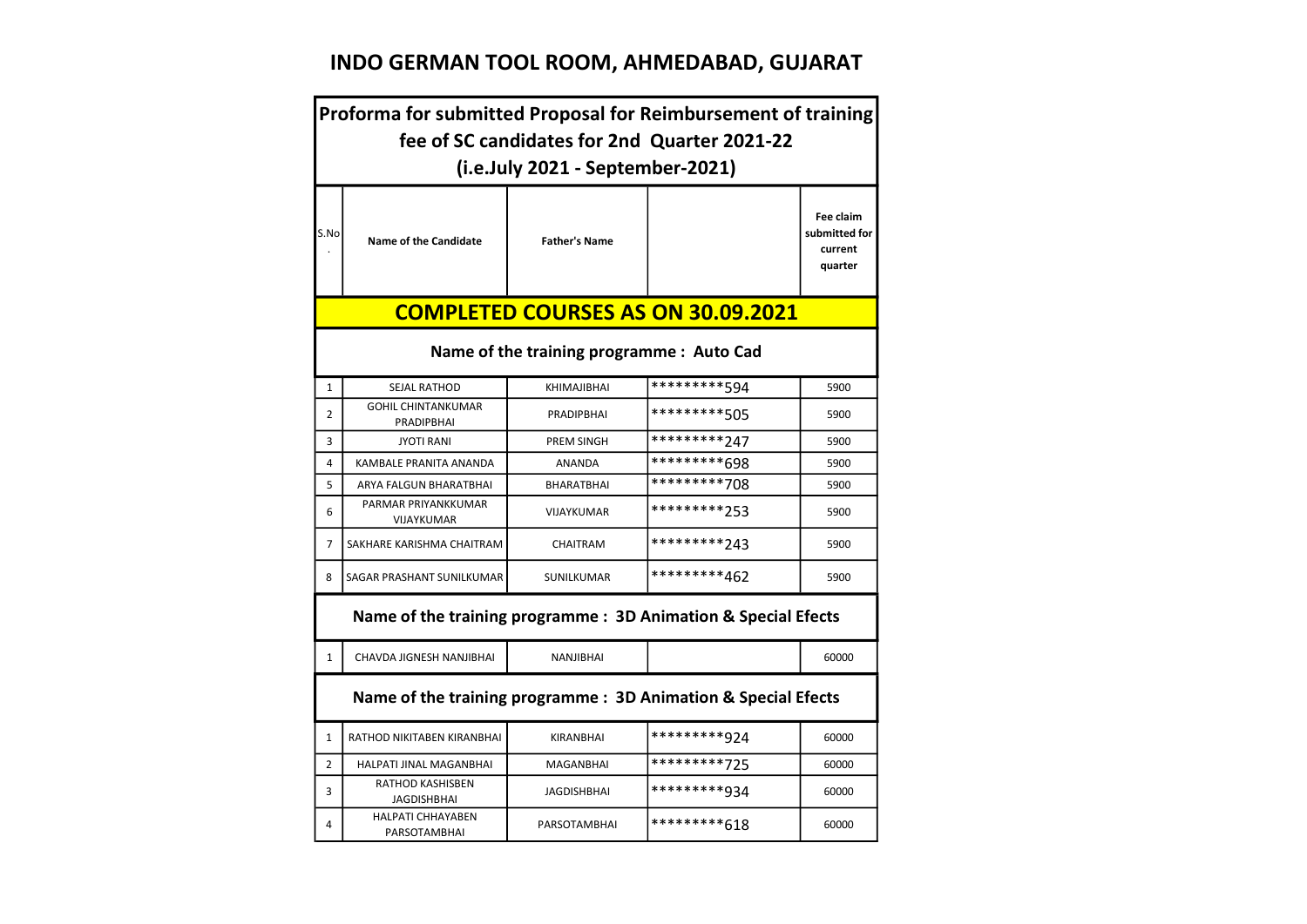|                | Name of the training programme : 3D Animation & Special Efects |                   |                                             |       |  |
|----------------|----------------------------------------------------------------|-------------------|---------------------------------------------|-------|--|
| $\mathbf{1}$   | MAKAWANA RAVIKUMAR<br><b>MEGHABHAI</b>                         | <b>MEGHABHAI</b>  | *********430                                | 60000 |  |
| 2              | RATHOD ASHISH ARVINDBHAI                                       | ARVINDBHAI        | *********572                                | 60000 |  |
| 3              | KHUMAN VANDANABEN<br>RAMJIBHAI                                 | RAMJIBHAI         | *********839                                | 60000 |  |
| 4              | KHUMAN BHAVIKABEN<br>RAVJIBHAI                                 | RAVJIBHAI         | *********133                                | 60000 |  |
| 5              | <b>CHAUHAN HITESH</b><br>MANSUKHBHAI                           | MANSUKHBHAI       | *********581                                | 60000 |  |
| 6              | BERADIYA KANTI ARVINDBHAI                                      | <b>ARVINDBHAI</b> | *********229                                | 60000 |  |
| $\overline{7}$ | <b>JADAV DIPAK ASHOKBHAI</b>                                   | <b>ASHOKBHAI</b>  | *********419                                | 60000 |  |
| 8              | VAJA BIPIN PRATAPBHAI                                          | PRATAPBHAI        | *********569                                | 60000 |  |
| 9              | RATHOD VIJAY MADHABHAI                                         | <b>MADHABHAI</b>  | *********534                                | 60000 |  |
| 10             | GOHEL ASMITA ASHOKBHAI                                         | <b>ASHOKBHAI</b>  | *********744                                | 60000 |  |
| 11             | VALA VIJAY DILIPBHAI                                           | <b>DILIPBHAI</b>  | *********575                                | 60000 |  |
| 12             | RATHOD ARATI DEVSIBHAI                                         | <b>DEVSHIBHAI</b> | *********504                                | 60000 |  |
| 13             | CHAVADA BHAVANABEN<br>RAHULBHAI                                | RAHULBHAI         | *********923                                | 60000 |  |
| 14             | AMAL MANISHABEN NAGJIBHAI                                      | NAGJIBHAI         | *********150                                | 60000 |  |
| 15             | RATHOD REKHABEN DEVSHIBHAI                                     | DEVSHIBHAI        | *********518                                | 60000 |  |
| 16             | KHAKHLA MAYURI RAMJIBHAI                                       | RAMJIBHAI         | *********018                                | 60000 |  |
|                |                                                                |                   | Name of the training programme : Solidworks |       |  |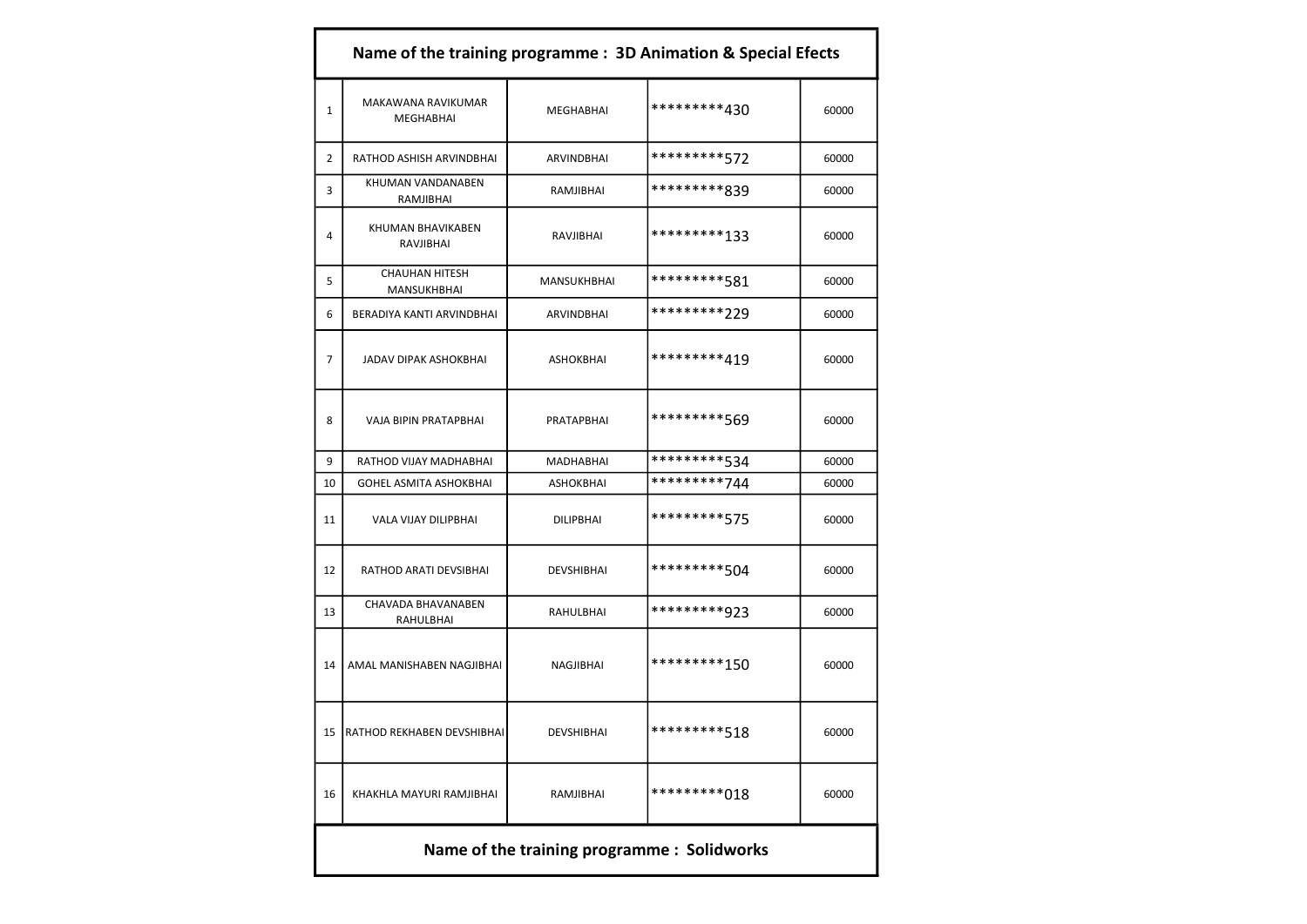| 1            | MAKWANA SHIVAM<br>YASHVANTBHAI                                 | YASHVANTBHAI MAKWANA                       | *********674                                     | 15340 |  |  |  |
|--------------|----------------------------------------------------------------|--------------------------------------------|--------------------------------------------------|-------|--|--|--|
| 2            | <b>DAFDA BHARGAVKUMAR</b><br>RAMESHBHAI                        | RAMESHBHAI                                 | *********330                                     | 15340 |  |  |  |
| 3            | SOLANKI DHARMENDRA<br>NARAYANBHAI                              | SOLANKI NARAYANBHAI<br><b>VALJIBHAI</b>    | *********561                                     | 15340 |  |  |  |
| 4            | SOMNATHI HARSH<br>PIYUSHKUMAR                                  | PARMAR PIYUSHKUMAR<br><b>SOMCHANDBHAI</b>  | *********977                                     | 15340 |  |  |  |
| 5            | SOSA CHIRAG BABUBHAI                                           | BABUBHAI LAGARBHAI<br>SOSA                 | *********785                                     | 15340 |  |  |  |
|              | Name of the training programme : Autocad                       |                                            |                                                  |       |  |  |  |
| 1            | NIRPAL BORICHA                                                 | <b>ASHOKBHAI</b>                           | **********000                                    | 5900  |  |  |  |
| 2            | <b>HARSHAD SUMRA</b>                                           | <b>JIVANBHAI</b>                           | *********000                                     | 5900  |  |  |  |
|              |                                                                | Name of the training programme: Solidworks |                                                  |       |  |  |  |
| 1            | SOLANKI JAY HARISHBHAI                                         | <b>HARISHBHAI</b>                          | *********584                                     | 15340 |  |  |  |
| 2            | PATEL AYUSH MUKUNDBHAI                                         | MUKUNDBHAI                                 | *********970                                     | 15340 |  |  |  |
| 3            | SURTI JUGAL NARESHBHAI                                         | <b>NARESHBHAI</b>                          | *********516                                     | 15340 |  |  |  |
| 4            | ROHIT HIMANSHU JAGANBHAI                                       | JAGANBHAI                                  | *********329                                     | 15340 |  |  |  |
|              |                                                                |                                            | Name of the training programme : CNC Programming |       |  |  |  |
| $\mathbf{1}$ | MAHYAVANSHI MAYANKKUMAR<br>KAMLESHBHAI                         | KAMLESHBHAI                                | *********207                                     | 14160 |  |  |  |
| 2            | MAHYAVANSHI JIMIT DHIRAJLAL                                    | DHIRAJLAL                                  | *********926                                     | 14160 |  |  |  |
| 3            | <b>RATHOD ARYAN</b><br><b>BHUPENDRABHAI</b>                    | BHUPENDRABHAI                              | *********487                                     | 14160 |  |  |  |
|              | Name of the training programme: Computer Hardware & Networking |                                            |                                                  |       |  |  |  |
|              |                                                                |                                            |                                                  |       |  |  |  |
| 1            | <b>BAROT AKASHKUMAR</b><br>NARESHBHAI                          | NARESHBHAI                                 | *********766                                     | 14160 |  |  |  |
| 2            | RATHOD HINAL NARENDRA                                          | NARENDRA                                   | *********396                                     | 14160 |  |  |  |
| 3            | RAVALIYA ABHAY KIRANBHAI                                       | KIRANBHAI                                  | *********895                                     | 14160 |  |  |  |
| 4            | SOSA AUM MAHENDRA                                              | MAHENDRA                                   | *********480                                     | 14160 |  |  |  |
|              |                                                                | Name of the training programme : Revit     |                                                  |       |  |  |  |
| 1            | SOLANKI DHARMINKUMAR<br>KIRITBHAI                              | <b>KIRITBHAI</b>                           | *********270                                     | 14160 |  |  |  |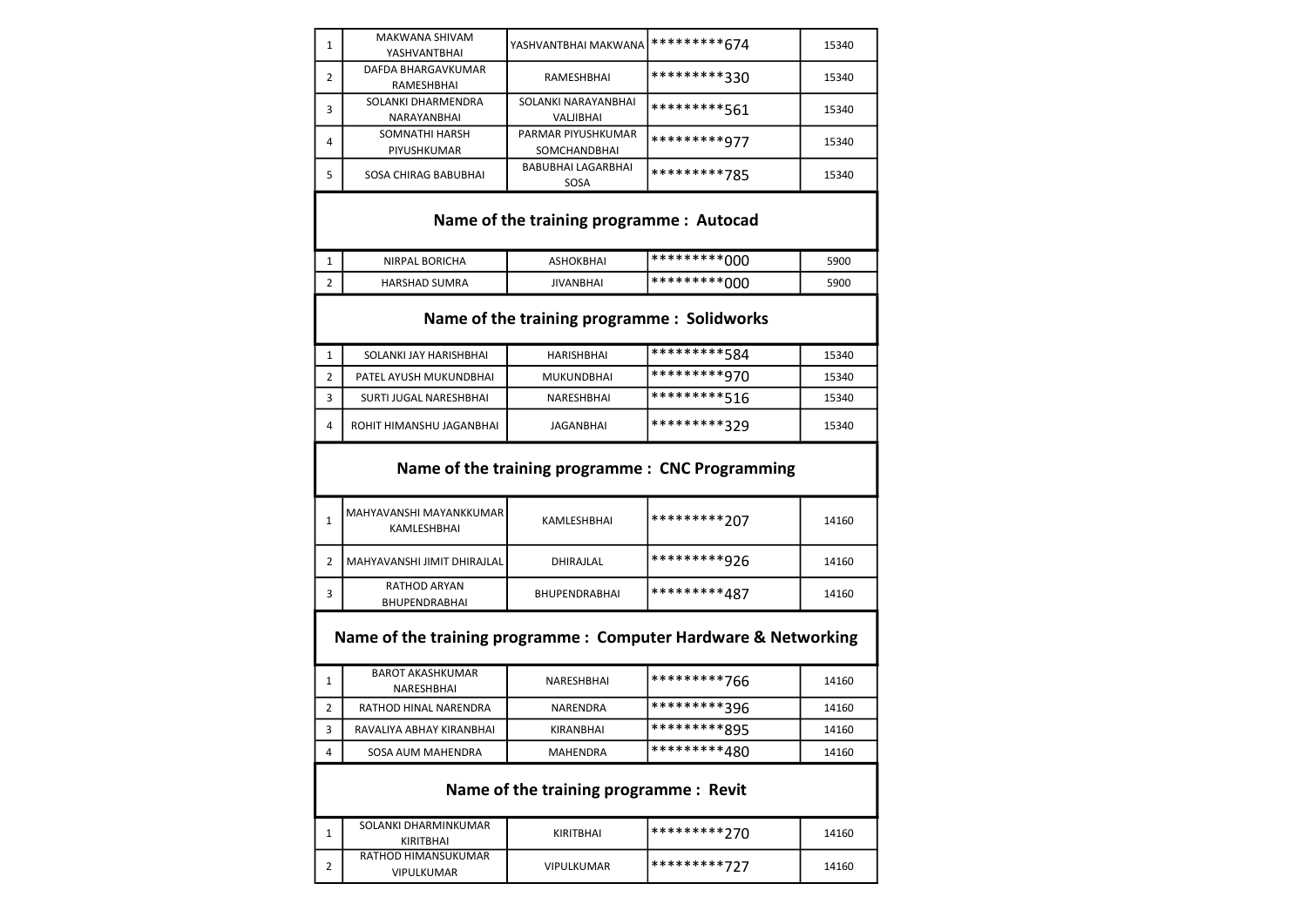| 3  | SURATI SMITABEN KANTILAL                         | <b>KANTILAL</b>  | *********158 | 14160 |  |  |
|----|--------------------------------------------------|------------------|--------------|-------|--|--|
|    | Name of the training programme : PLC Programming |                  |              |       |  |  |
| 1  | MOTAVAL CHINTANKUMAR<br>PREMJIBHAI               | PREMJIBHAI       | *********382 | 14160 |  |  |
| 2  | JAYKUMAR BALAVANTBHAI<br><b>RATHOD</b>           | BALAVANTBHAI     | *********393 | 14160 |  |  |
|    | Name of the training programme : Autocad         |                  |              |       |  |  |
| 1  | <b>GOHEL MAYURKUMAR</b><br>SHAMJIBHAI            | SHAMJIBHAI       | *********775 | 5900  |  |  |
| 2  | MAKWANA JIGNESH NAGJIBHAI                        | NAGJIBHAI        | *********277 | 5900  |  |  |
|    | Name of the training programme: 3DS Max          |                  |              |       |  |  |
| 1  | LOHAKARE SNEHA DEEPAK                            | <b>DEEPAK</b>    | *********896 | 11800 |  |  |
| 2  | HARNE KAVITA SHRIRAMJI                           | <b>HARNE</b>     | *********55  | 11800 |  |  |
| 3  | SHENDE SHEETAL DILIPRAO                          | <b>DILIPRAO</b>  | *********222 | 11800 |  |  |
| 4  | <b>GOWARDHAN PRERANA</b><br>DEWANAND             | DEWANAND         | *********248 | 11800 |  |  |
| 5  | WAKDE KARUNA JAIDEORAO                           | <b>JAIDEORAO</b> | *********497 | 11800 |  |  |
| 6  | <b>WAGHMARE DIVYA</b><br>MORESHWAR               | MORESHWAR        | *********174 | 11800 |  |  |
| 7  | <b>HIREKHAN PRANALI</b><br>CHANDRASHEKHAR        | CHANDRASHEKHAR   | *********943 | 11800 |  |  |
| 8  | <b>GOSAVI KARAN VIJAY</b>                        | <b>VIJAY</b>     | *********714 | 11800 |  |  |
| 9  | <b>MESHRAM KUNAL</b><br>SHUKRACHARYA             | SHUKRACHARYA     | *********758 | 11800 |  |  |
| 10 | GAJBHIYE APEKSHA YAMRAOJI                        | YAMRAOJI         | *********411 | 11800 |  |  |
| 11 | <b>DHONE RAVINA NARESH</b>                       | <b>NARESH</b>    | *********567 | 11800 |  |  |
| 12 | DHONE PRANALI SAGAR                              | SAGAR            | *********993 | 11800 |  |  |
| 13 | Rathod manthan ishvarbhai                        | Ishvarbhai       | *********279 | 11800 |  |  |
| 14 | JOLLU SHIVA RAMA KRISHNA                         | <b>KRISHNA</b>   | *********014 | 11800 |  |  |
| 15 | Madhumitha J                                     | Madhumitha J     | *********380 | 11800 |  |  |
| 16 | Rakesh Nabik                                     |                  | *********966 | 11800 |  |  |
| 17 | LIKHITH M                                        |                  | *********435 | 11800 |  |  |
| 18 | RAJESH S K                                       |                  | *********765 | 11800 |  |  |
| 19 | SHRAWAN KUMAR CHAUDHARY                          |                  | *********750 | 11800 |  |  |
| 20 | Akash chandra                                    |                  | *********862 | 11800 |  |  |
| 21 | RATHOD MITAL PRAVINBHAI                          | PRAVINBHAI       | *********356 | 11800 |  |  |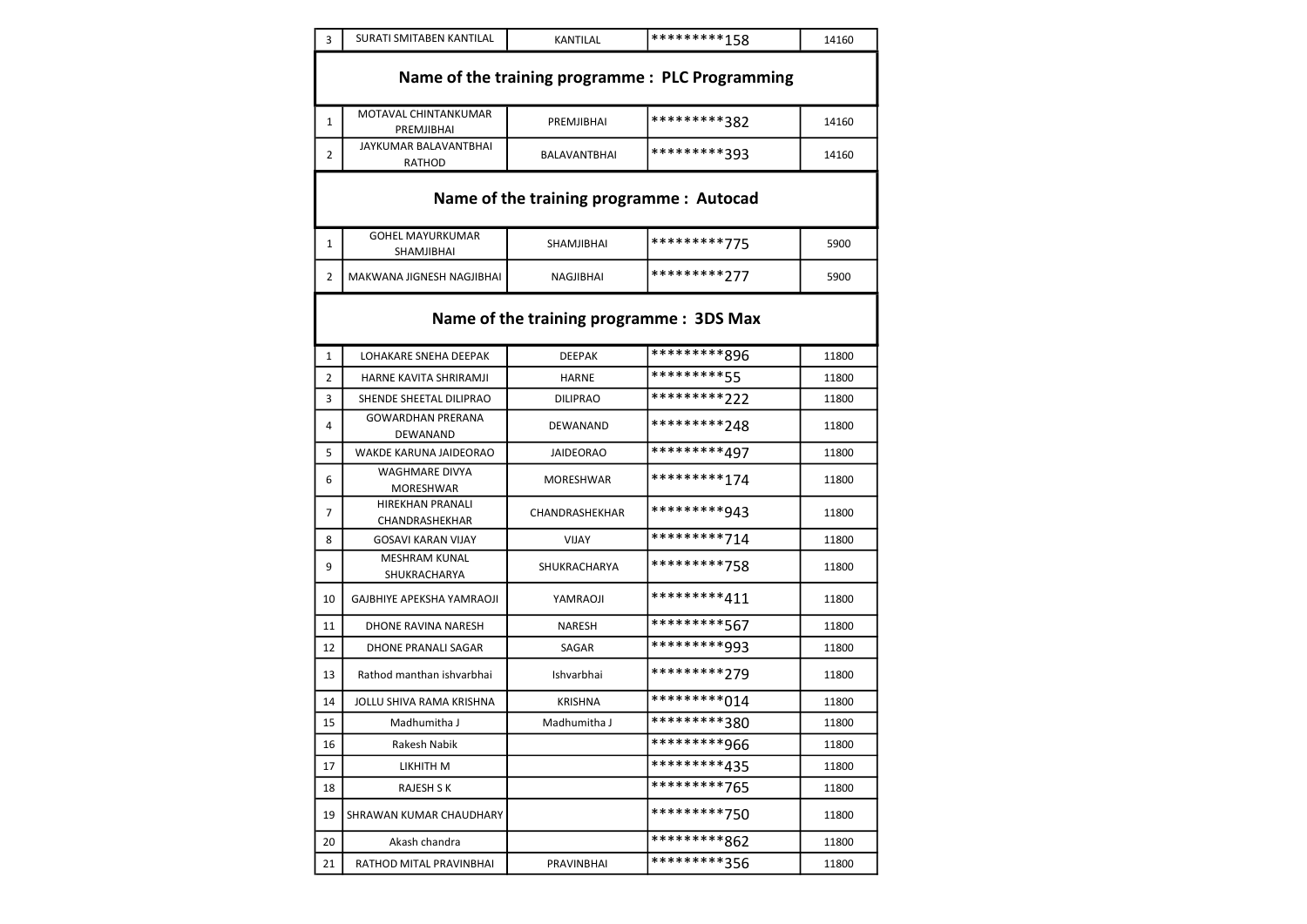| 22                                          | NANDESHWAR RESHIM                               | PANDHARI                               | *********483 | 11800 |  |
|---------------------------------------------|-------------------------------------------------|----------------------------------------|--------------|-------|--|
|                                             | PANDHARI                                        |                                        |              |       |  |
| Name of the training programme : Solidworks |                                                 |                                        |              |       |  |
| $\mathbf{1}$                                | SAHARE VAIBHAV SUDHAKAR                         | <b>SUDHAKAR</b>                        | *********801 | 15340 |  |
| 2                                           | SOLANKI DHRUV BHARATBHAI                        | BHARATBHAI                             | *********197 | 15340 |  |
| 3                                           | PARMAR SHUBHAM<br>HARESHBHAI                    | HARESHBHAI                             | *********474 | 15340 |  |
| 4                                           | KEVAL KAPADIYA                                  |                                        | *********534 | 15340 |  |
| 5                                           | <b>BAPI BISWAS</b>                              |                                        | *********466 | 15340 |  |
| 6                                           | <b>ANTU ROY</b>                                 |                                        | *********465 | 15340 |  |
| 7                                           | AKASH CHAUDHARY                                 |                                        | *********552 | 15340 |  |
| 8                                           | <b>BORKAR SHUBHAM SUDHIR</b>                    | <b>SUDHIR</b>                          | *********233 | 15340 |  |
| 9                                           | NANDAN Y B                                      | NANDAN Y B                             | *********970 | 15340 |  |
| 10                                          | <b>MANGESH MUKIND WAGHMARE</b>                  | <b>MANGESH MUKIND</b><br>WAGHMARE      | *********230 | 15340 |  |
| 11                                          | <b>ABHISHEK KUMAR</b>                           |                                        | *********290 | 15340 |  |
| 12                                          | MAKAWANA HIMANSHUKUMAR<br><b>INDRAVADANBHAI</b> | <b>INDRAVADANBHAI</b>                  | *********247 | 15340 |  |
| 13                                          | MAKWANA AMITKUMAR<br>SURESHBHAI                 | SURESHBHAI                             | *********729 | 15340 |  |
|                                             |                                                 | Name of the training programme : Revit |              |       |  |
| 1                                           | THORAT KUNAL SAHEBRAO                           | <b>SAHEBRAO</b>                        | *********479 | 14160 |  |
| 2                                           | SONU                                            | <b>MEHI LAL</b>                        | *********105 | 14160 |  |
| 3                                           | <b>MANTOO KUMAR PRASAD</b>                      | <b>MOHAN PRASAD</b>                    | *********647 | 14160 |  |
| 4                                           | <b>RAVI PRASAD</b>                              | <b>BABURAM PRASAD</b>                  | *********278 | 14160 |  |
| 5                                           | <b>AJAY</b>                                     | <b>OM PRAKASH</b>                      | *********061 | 14160 |  |
| 6                                           | PARMAR SANJAY DINESHBHAI                        | PARMAR DINESHBHAI                      | *********597 | 14160 |  |
| 7                                           | ANKEET ARVIND TAGDE                             | ARVIND MADHUKAR TAGDE                  | *********294 | 14160 |  |
| 8                                           | Parmar sanjay gautambhai                        | gautambhai                             | *********190 | 14160 |  |
| 9                                           | Bouudha Sakshi Ashoka                           | Ashoka                                 | *********768 | 14160 |  |
| 10                                          | KOTA SURYA                                      | KANAKASENA                             | *********782 | 14160 |  |
| 11                                          | Sutail rajatkumar                               | Pradeepkumar sutail                    | *********721 | 14160 |  |
| 12                                          | PAVAN <sub>P</sub>                              | PARASHURAM M                           | *********990 | 14160 |  |
| 13                                          | PRITESH DASHARATH KUWAR                         | DASHARATH SADU KUWAR                   | *********735 | 14160 |  |
| 14                                          | SONU KUMAR BASAK                                | RAMESHWAR PRASAD<br><b>BASAK</b>       | *********925 | 14160 |  |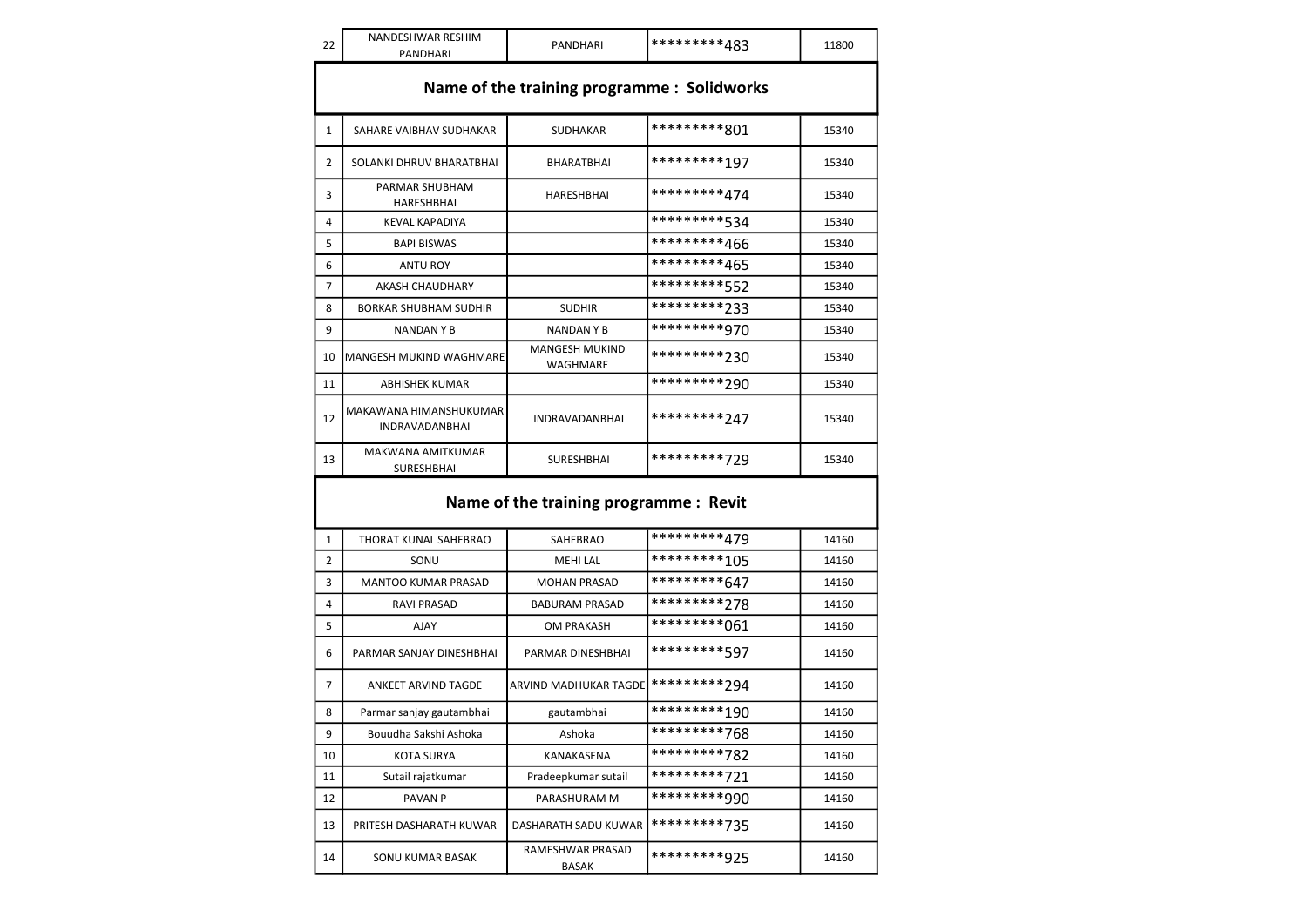| 15           | Aishwarya B                                | Bharanikumar I                            | *********395 | 14160 |
|--------------|--------------------------------------------|-------------------------------------------|--------------|-------|
| 16           | Yogeshkumar Makwana                        | Dineshbhai makwana                        | *********103 | 14160 |
| 17           | Puja Jaynt Wankar                          | Jaynt                                     | *********330 | 14160 |
| 18           | BAJAK MULAJIBHAI KAJABHAI                  | KAJABHAI                                  | *********533 | 14160 |
| 19           | PRABODHINI RAMESH URADE                    | Ramesh Vitthal Urade                      | *********693 | 14160 |
|              |                                            | Name of the training programme: Hypermesh |              |       |
| $\mathbf{1}$ | KEYUR KANTIBHAI SURATI                     | KANTIBHAI K SURATI                        | *********985 | 30680 |
| 2            | <b>AMIT KUMAR BISWAS</b>                   | <b>SWAPAN KUMAR BISWAS</b>                | *********826 | 30680 |
| 3            | ROHIT KIRITBHAI SHAMALBHAI                 | SHAMALBHAI                                | *********096 | 30680 |
| 4            | <b>MAKWANA PRATIKKUMAR</b><br>AMBALAL      | <b>MAKWANA AMBALAL</b><br><b>BALUBHAI</b> | *********847 | 30680 |
| 5            | YOGESH SUMAN                               | <b>BL SUMAN</b>                           | *********924 | 30680 |
| 6            | PARMAR VRAJESH KUMAR<br><b>HARSHAD</b>     | <b>HARSHAD G PARMAR</b>                   | *********365 | 30680 |
| 7            | KHAINAR SWARAJ NITIN                       | <b>NITIN</b>                              | *********636 | 30680 |
| 8            | <b>KOUSHIK HALDAR</b>                      | <b>ASHOK HALDAR</b>                       | *********326 | 30680 |
| 9            | <b>BRIJ MOHAN</b>                          | <b>AJAY PAL</b>                           | *********523 | 30680 |
| 10           | RUTVIK RAJENDRA SHINDE                     | <b>RAJENDRA SHINDE</b>                    | *********020 | 30680 |
| 11           | Saramalla anand                            | Saramalla rambabu                         | *********475 | 30680 |
| 12           | SHRIKANTH RAMA NAIK                        | <b>RAMA NAIK L</b>                        | *********769 | 30680 |
| 13           | <b>CHAITRA C</b>                           | CHATRAPATHI                               | *********931 | 30680 |
| 14           | Tapodhan Jay Harishkumar                   | Tapodhan Harishkumar                      | *********260 | 30680 |
| 15           | <b>BHOIYA PAVANKUMAR</b><br>MAHESHBHAI     | MAHESHBHAI                                | *********715 | 30680 |
| 16           | <b>GHULE AVISHKAR SURESH</b>               | <b>SURESH</b>                             | *********877 | 30680 |
|              |                                            | Name of the training programme : NX CAD   |              |       |
| 1            | <b>GHATADIYA SANDIPKUMAR</b><br>RAMESHBHAI | <b>RAMESHBHAI</b>                         | *********504 | 15340 |
| 2            | PARMAR BHAVESH<br>BHUPENDRABHAI            | BHUPENDRABHAI                             | *********953 | 15340 |
| 3            | NINAMA ROHITBHAI<br>KADKIYABHAI            | KADKIYABHAI                               | *********951 | 15340 |
| 4            | SINGADE KAMLESH DASARAM                    | DASARAM                                   | *********446 | 15340 |
| 5            | Vishal Shakya                              | Naresh Shakya                             | *********727 | 15340 |
| 6            | <b>GHONGADE DILIP MUNJAJI</b>              | <b>GHONGADE MUNJAJI</b>                   | *********734 | 15340 |
| 7            | Pipaldara kunal Navinchandara              | Pipaldara Navinchandara J.                | *********662 | 15340 |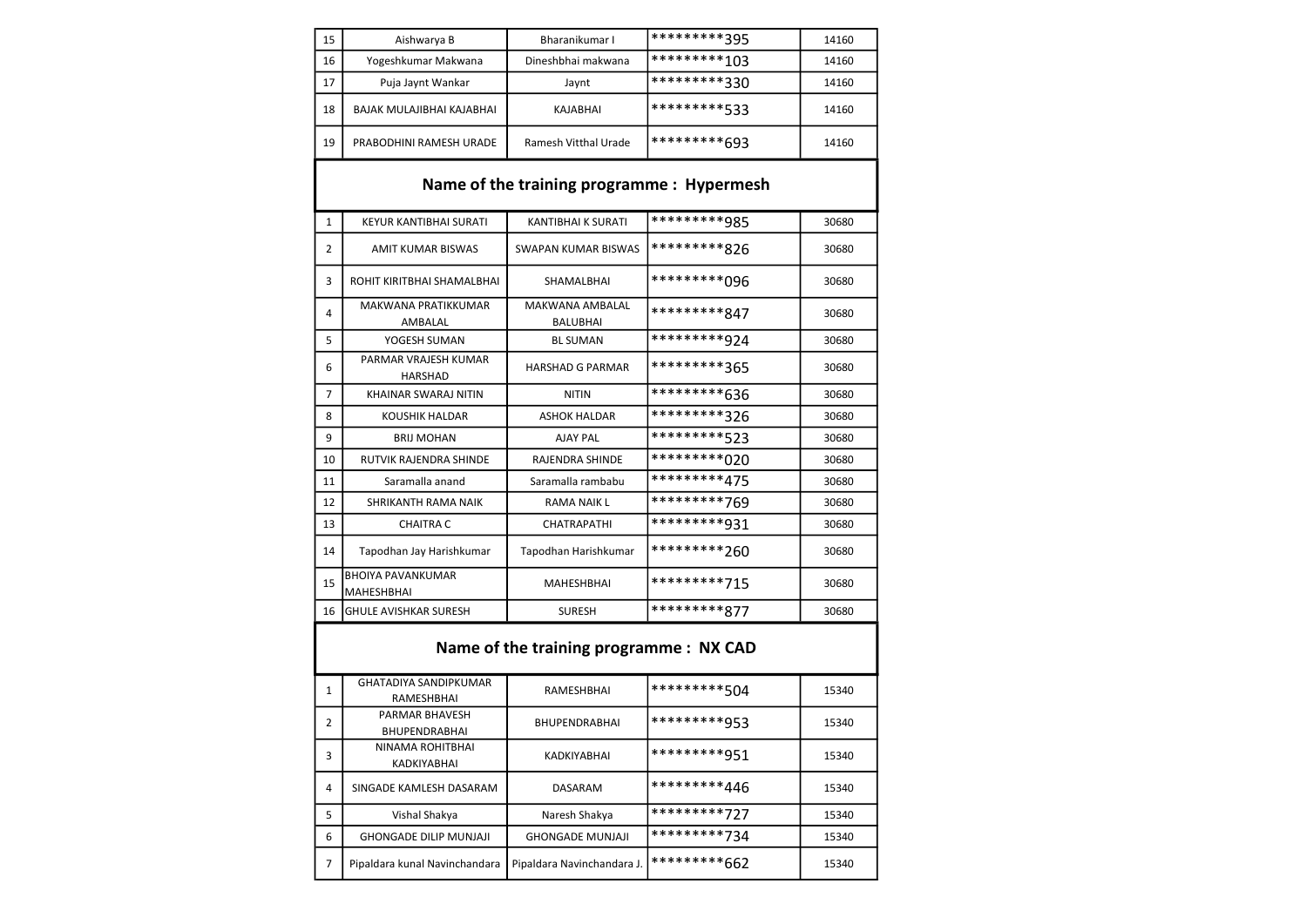| 8              | <b>HANSRAJ SINGH</b>                         | Inderaj Singh          | **********084                                    | 15340 |  |
|----------------|----------------------------------------------|------------------------|--------------------------------------------------|-------|--|
| 9              | DHARMSHIL MADANLAL<br><b>MESHRAM</b>         | MADANLAL MESHRAM       | *********366                                     | 15340 |  |
|                | Name of the training programme : Autocad     |                        |                                                  |       |  |
| 1              | KAPADIYA PARTH RAMESHBHAI                    | KAPADIYA RAMESHBHAI R  | *********844                                     | 5900  |  |
| 2              | <b>ANCHIT GANVIR</b>                         | Murlidhar ganvir       | *********295                                     | 5900  |  |
| 3              | <b>AJAY</b>                                  | Sanjay                 | *********269                                     | 5900  |  |
| 4              | SONKAMBLE BUDHABHUSHAN<br>PANDURANG          | Pandurang sonkamble    | *********873                                     | 5900  |  |
| 5              | <b>ATUL KUMAR</b>                            | Murari lal             | *********950                                     | 5900  |  |
| 6              | <b>JAYPRAKASH</b>                            | jagat naryan           | *********415                                     | 5900  |  |
| 7              | TEMBHEKAR VAIBHAV DIPAK                      | Dipak D. Tembhekar     | *********290                                     | 5900  |  |
| 8              | <b>MAKWANA UJAS</b><br>KAMLESHKUMAR          | Kamleshkumar C Makwana | *********615                                     | 5900  |  |
| 9              | KANHAIYA MANDAL                              | Madan mandal           | *********201                                     | 5900  |  |
| 10             | <b>VISHAL SINGH</b>                          | Anil                   | *********689                                     | 5900  |  |
| 11             | Parmar Vishalkumar Punjabhai                 | Punjabhai              | *********180                                     | 5900  |  |
|                | Name of the training programme: Solidworks   |                        |                                                  |       |  |
| 1              | <b>SURTI UTSAV BHUPESH</b>                   | <b>BHUPESHBHAI</b>     | *********051                                     | 15340 |  |
| $\overline{2}$ | PARMAR PINAK RITESH                          | RITESHBHAI             | *********279                                     | 15340 |  |
| 3              | <b>BRAHMANI SIDDHANTH</b><br>HARISHBHAI      | HARISHBHAI             | *********160                                     | 15340 |  |
| 4              | DEVDHEKAR DIVYESHKUMAR<br>BACHUBHAI          | <b>BACHUBHAI</b>       | *********888                                     | 15340 |  |
| 5              | PATEL HARSHALBHAI<br>INDRESHBHAI             | <b>INDRESHBHAI</b>     | *********254                                     | 15340 |  |
| 6              | UDVADIYA VRUTIKKUMAR<br>RAJESHBHAI           | RAJESHBHAI             | *********582                                     | 15340 |  |
| 7              | UDWADIYA YASH RAJESHBHAI                     | RAJESHBHAI             | *********471                                     | 15340 |  |
| 8              | MAHYAVANSHI KEVALKUMAR<br>MANOJBHAI          | MANOJBHAI              | *********217                                     | 15340 |  |
| 9              | MAROLIKAR PRANAYKUMAR<br><b>JASHVANTBHAI</b> | JASHVANTBHAI           | *********091                                     | 15340 |  |
| 10             | KHAIRE PRITISH SUSHIL                        | SUSHIL                 | *********959                                     | 15340 |  |
| 11             | PATEL VISHAL PRAVINBHAI                      | PRAVINBHAI             | *********529                                     | 15340 |  |
|                |                                              |                        | Name of the training programme : PLC Programming |       |  |
| 1              | PATEL DHAVAL PARESHBHAI                      | PARESHBHAI             | *********300                                     | 14160 |  |
|                |                                              |                        |                                                  |       |  |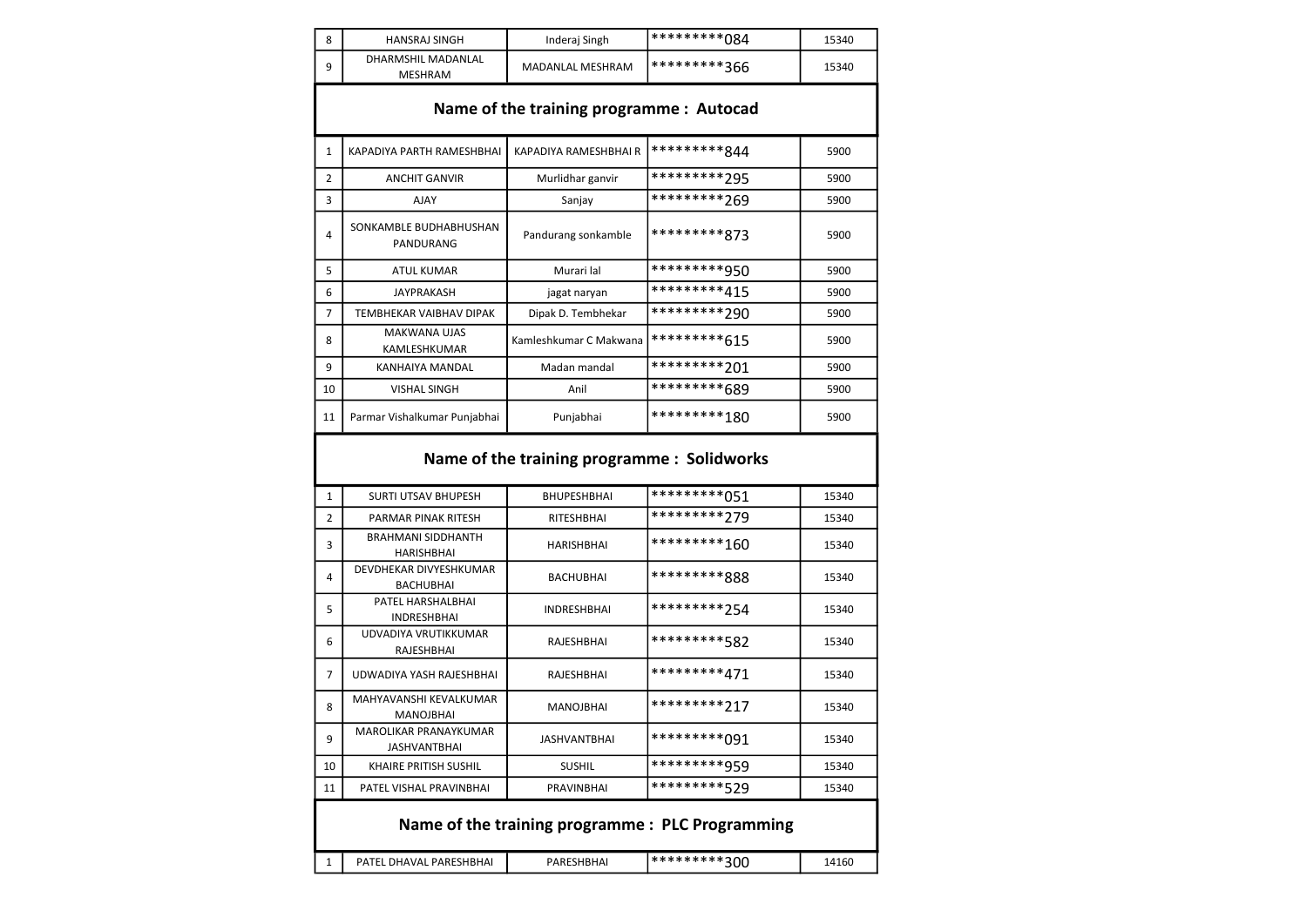| 2 | DAMANIYA RONIK KISHOR                              | <b>KISHORBHAI</b>         | *********443 | 14160 |  |  |  |
|---|----------------------------------------------------|---------------------------|--------------|-------|--|--|--|
| 3 | PALEKAR PRINCE SURESH                              | <b>SURESHBHAI</b>         | *********007 | 14160 |  |  |  |
| 4 | UDVADIYA PRANAYKUMAR<br>NAVINCHANDRA               | NAVINCHANDRA              | *********060 | 14160 |  |  |  |
|   | Name of the training programme: Revit Architechure |                           |              |       |  |  |  |
| 1 | PALEKAR SRUSHTI SURESH                             | SURESHBHAI                | *********580 | 14160 |  |  |  |
| 2 | <b>MAHYAVANSHI ANKITA</b><br>FALGUNIBHAI           | <b>FALGUNIBHAI</b>        | *********131 | 14160 |  |  |  |
| 3 | PATEL MEET RAJESH                                  | <b>RAJESHBHAI</b>         | *********747 | 14160 |  |  |  |
| 4 | ROHIT AKANKSHA JAGDEEP                             | JAGDEEPBHAI               | *********257 | 14160 |  |  |  |
| 5 | SHASTRI RINAL SUDHIRBHAI                           | <b>SUDHIRBHAI</b>         | *********117 | 14160 |  |  |  |
| 6 | MAHYAVANSHI TEJAL KIRAN                            | KIRAN                     | *********205 | 14160 |  |  |  |
|   | Name of the training programme : Ansys             |                           |              |       |  |  |  |
| 1 | <b>CHAHAT HIREN SURTI</b>                          | <b>HIREN</b>              | *********753 | 22420 |  |  |  |
|   | Name of the training programme : Creo              |                           |              |       |  |  |  |
| 1 | PARMAR JAY SHASHIKANT                              | SHASHIKANT                | *********359 | 15340 |  |  |  |
| 2 | <b>SURVE HARSHAL NARESHBHAI</b>                    | NARESHBHAI                | *********121 | 15340 |  |  |  |
| 3 | RATHOD VATSALKUMAR<br>VIJAYBHAI                    | VIJAYBHAI                 | *********520 | 15340 |  |  |  |
| 4 | MAHYAVANSHI YASH BHARAT                            | BHARATBHAI                | *********204 | 15340 |  |  |  |
| 5 | ASHISH NAVINCHAND KOLHA                            | NAVINCHAND                | *********754 | 15340 |  |  |  |
| 6 | PARMAR JHEEL CHETAN                                | CHETANBHAI                | *********215 | 15340 |  |  |  |
| 7 | DHRUMIN BHUPESHBHAI<br>PARMAR                      | <b>BHUPESHBHAI</b>        | *********338 | 15340 |  |  |  |
| 8 | NIRJAR JIGNESH LORE                                | <b>JIGNESH</b>            | *********875 | 15340 |  |  |  |
|   | Name of the training programme : NX CAD            |                           |              |       |  |  |  |
| 1 | MAHYAVANSHI DARPAN<br><b>BHARAT</b>                | BHARATBHAI                | *********433 | 15340 |  |  |  |
|   | Name of the training programme : Electric CAD      |                           |              |       |  |  |  |
| 1 | DEEPAK SHAKYA                                      | NARESH KUMAR SHAKYA       | *********802 | 8260  |  |  |  |
| 2 | BIKASH VISHWAKARMA                                 | TARKESHWAR<br>VISHWAKARMA | *********822 | 8260  |  |  |  |
| 3 | <b>MANOHAR ELLVI M</b>                             | MAHADEVAIAH               | *********435 | 8260  |  |  |  |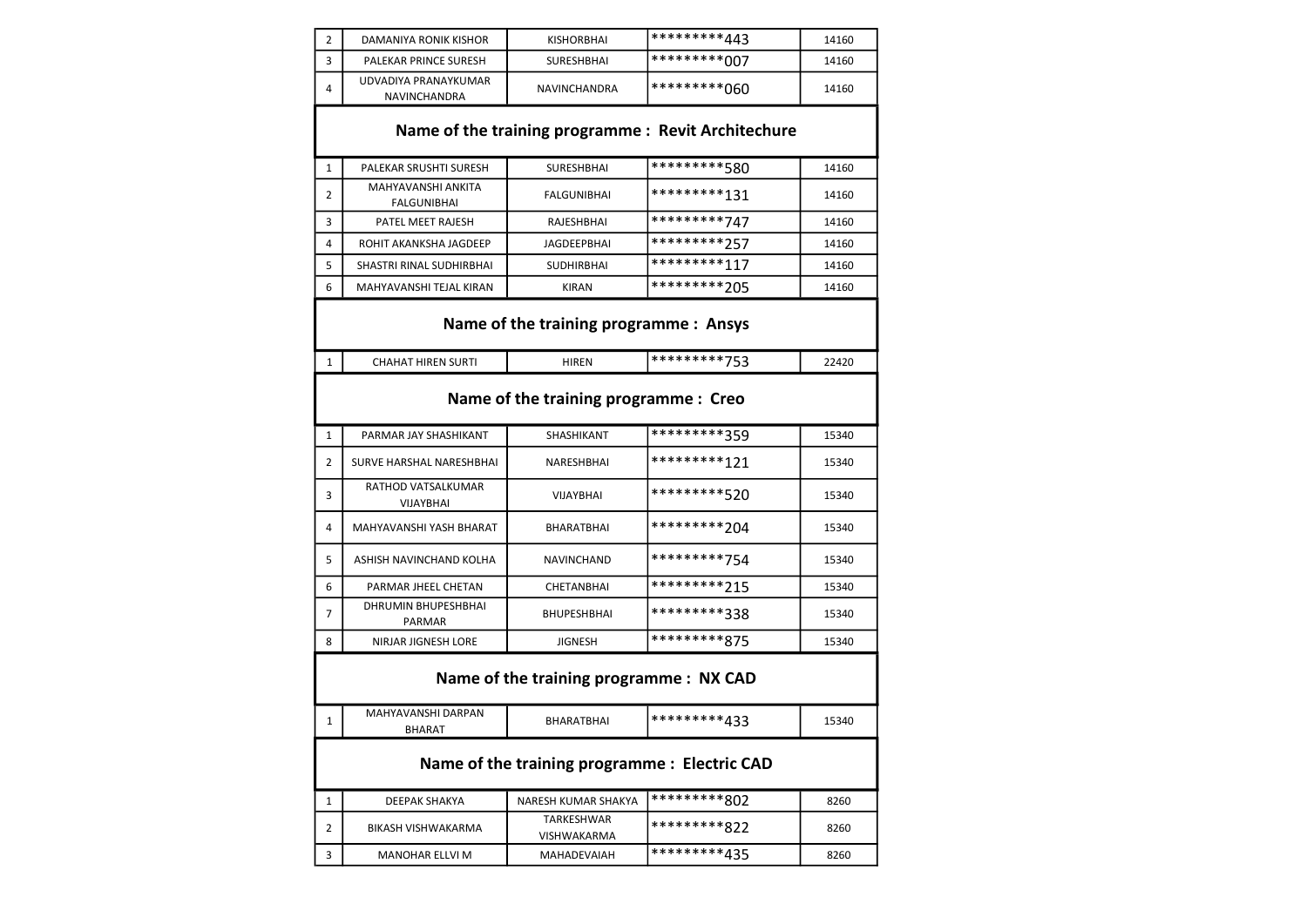| 4                                         | <b>ANIL VANSHKAR</b>                     | <b>HARI PRASAD</b>                    | *********401 | 8260 |  |
|-------------------------------------------|------------------------------------------|---------------------------------------|--------------|------|--|
| 5                                         | <b>VISHAL RAWAT</b>                      | <b>RAM VIRAJ RAWAT</b>                | *********065 | 8260 |  |
| 6                                         | PARMAR MITESHKUMAR<br><b>JAYANTIBHAI</b> | <b>JAYANTIBHAI PARMAR</b>             | *********670 | 8260 |  |
| 7                                         | KALPESH MANDIYA                          | RAMJI LAL MANDIYA                     | *********372 | 8260 |  |
| 8                                         | <b>KESHAV AHIRWAR</b>                    | <b>VRANDAVAN LAL</b>                  | *********936 | 8260 |  |
| 9                                         | PARMAR PANKAJKUMAR<br>RATILAL            | RATILAL PARMAR                        | *********212 | 8260 |  |
| Name of the training programme: Staad Pro |                                          |                                       |              |      |  |
| $\mathbf{1}$                              | <b>ABHIJEET VIJAY GAWAI</b>              | Vijay Balikram Gawai                  | *********966 | 9440 |  |
| $\overline{2}$                            | KUWAR PRITESH DASHRATH                   | Dashrath sadu Kuwar                   | *********735 | 9440 |  |
| 3                                         | DAWALE AISHWARYA<br><b>DURYODHAN</b>     | Duryodhan                             | *********109 | 9440 |  |
| 4                                         | INGLE BHUSHAN RAVINDRA                   | Ravindra Atmaram Ingle                | *********117 | 9440 |  |
| 5                                         | SATYENDRA BHASKAR                        | <b>SURENDRA BHASKAR</b>               | *********875 | 9440 |  |
| 6                                         | <b>UDIT DAHIYA</b>                       | Parmanand Dahiya                      | *********708 | 9440 |  |
| 7                                         | MAITRAY M. KHOBRAGADE                    | Manoj T. Khobragade                   | *********455 | 9440 |  |
| 8                                         | MESHRAM PRACHI RAJRATAN                  | Rajratan                              | *********467 | 9440 |  |
| 9                                         | YOGESH KUMAR MAKWANA                     | DINESHBHAI MAKWANA                    | *********103 | 9440 |  |
| 10                                        | khade Pragati Gopalrao                   | Gopal Namdeo Khade                    | *********446 | 9440 |  |
| 11                                        | <b>DEVRAJ RAJWAR</b>                     | Praween Rajwar                        | *********387 | 9440 |  |
| 12                                        | Patel Vrunda Govindbhai                  | Govindbhai                            | *********170 | 9440 |  |
|                                           |                                          | Name of the training programme : JAVA |              |      |  |
| $\mathbf{1}$                              | <b>TAPAS KUMAR MONDAL</b>                | <b>SWAPAN KUMAR MONDAL</b>            | *********513 | 7080 |  |
| 2                                         | SAROJ KUMAR                              | <b>HARERAM TANTI</b>                  | *********266 | 7080 |  |
| 3                                         | Vaibhav Tembhekar                        | Dipak Tembhekar                       | *********290 | 7080 |  |
| 4                                         | PARMAR PARTH RAMESHBHAI                  | PARMAR RAMESHBHAI S                   | *********043 | 7080 |  |
| 5                                         | Amit                                     | Anup kumar                            | *********007 | 7080 |  |
| 6                                         | Waghmare Rajkumar Shivling               | Shivling shankar waghmare             | *********093 | 7080 |  |
| 7                                         | MEGHA GANESH CHOUDHARY                   | <b>GANESH CHOUDHARY</b>               | *********307 | 7080 |  |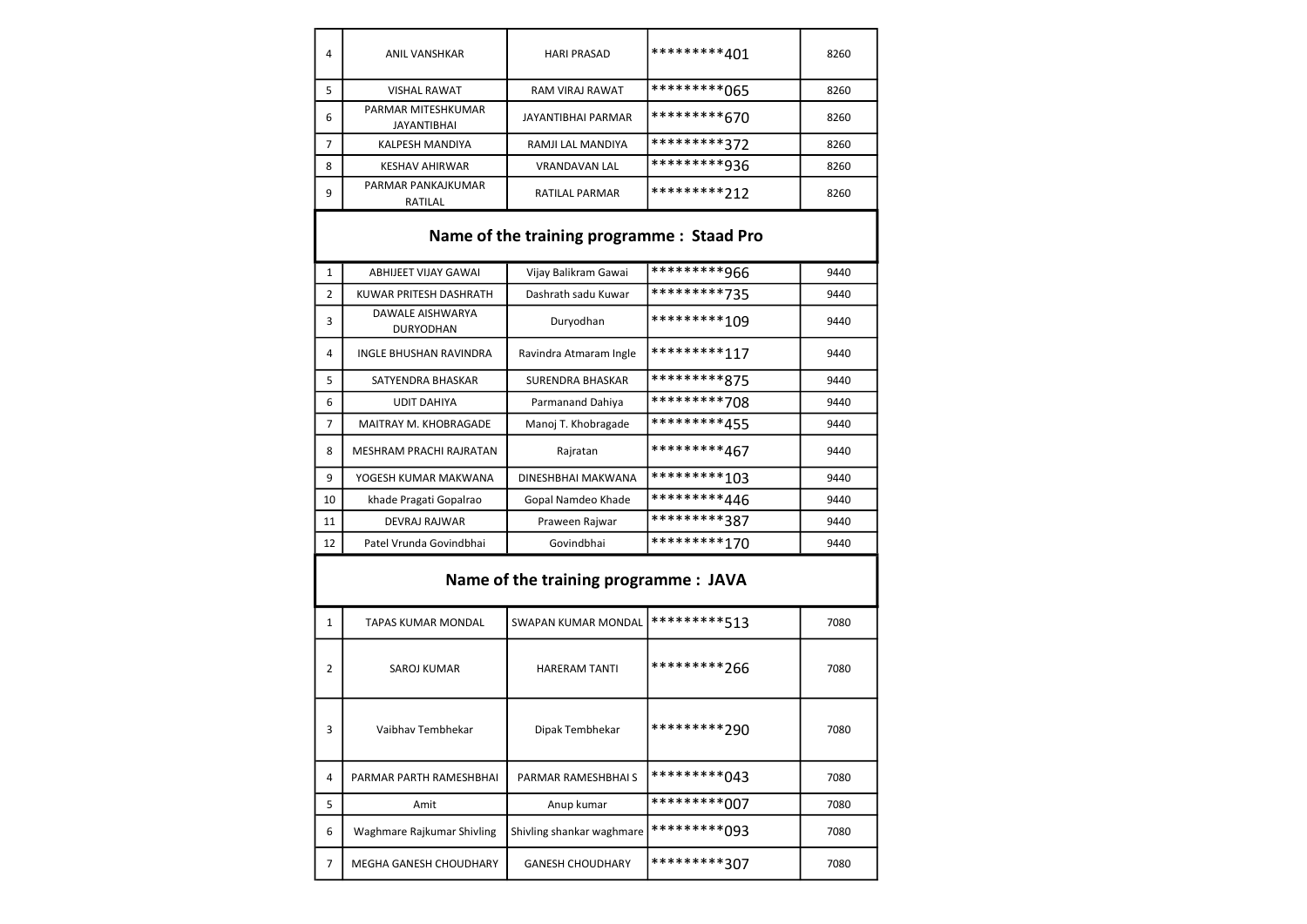| 8  | <b>GAWAI VISHAL BHIMRAO</b> | <b>BHIMRAO GAWAI</b>          | *********015 | 7080 |
|----|-----------------------------|-------------------------------|--------------|------|
| 9  | <b>AMIT KUMAR</b>           | Bishwanath hari               | *********799 | 7080 |
| 10 | Giridharan G V              | <b>VELUS</b>                  | *********185 | 7080 |
| 11 | PREETI KUMARI               | Kalu Ram Kamlesh              | *********857 | 7080 |
| 12 | Parmar Jigar Amratbhai      | Parmar Amratbhai<br>Mohanbhai | *********989 | 7080 |
| 13 | Sabale prashant sukhdev     | Sukhdev nivritti sabale       | *********723 | 7080 |

#### Name of the training programme : 3D Printing

| 1              | <b>SURAJ KUMAR</b>                        | <b>VINAY KUMAR PASWAN</b>                         | *********418  | 11800 |
|----------------|-------------------------------------------|---------------------------------------------------|---------------|-------|
| $\overline{2}$ | UPENDRA PRASAD                            | <b>BABULAL</b>                                    | *********309  | 11800 |
| 3              | <b>RAJ KISHOR</b>                         | <b>CHANDRABHAN</b>                                | *********822  | 11800 |
| 4              | AKASHDEEP                                 | <b>MAKHAN RAM</b>                                 | *********316  | 11800 |
| 5              | DHANDHUKIA JAYKUMAR<br><b>ASHWINKUMAR</b> | <b>ASHWINKUMAR KESHAVLAL</b><br><b>DHANDHUKIA</b> | *********911  | 11800 |
| 6              | VAJA GOPAL PRAVINBHAI                     | PRAVINBHAI BHIMABHAI<br>VAJA                      | *********484  | 11800 |
| 7              | KIRAN SOLANKI                             | DHIRUBHAI SOLANKI                                 | **********030 | 11800 |
| 8              | NANDAN Y B                                | YASHWANTH M                                       | *********970  | 11800 |
| 9              | VIJAYKUMAR BANDIVADDAR                    | <b>DUNDAPPA</b>                                   | **********062 | 11800 |
| 10             | KHANDEBHARAD SHARAD<br><b>ASHOK</b>       | ASHOK                                             | *********304  | 11800 |
| 11             | KURHADE YASH VISHWANATH                   | KURHADE VISHWANATH                                | *********800  | 11800 |

### Name of the training programme : PLC Programming

|   | KRIPA SHANKAR KANNAUJIYA  | KANNAUJIYA        | *********343  | 14160 |
|---|---------------------------|-------------------|---------------|-------|
| 2 | <b>JAYPRAKASH</b>         | JAYPRAKASH        | *********415  | 14160 |
| 3 | SONU KANNAUJIYA           | KANNAUJIYA        | **********130 | 14160 |
| 4 | JAYSHRI PANUBHAI PARMAR   | PANUBHAI PARMAR   | *********333  | 14160 |
| 5 | AJAY BALU INGLE           | <b>BALU INGLE</b> | *********946  | 14160 |
| 6 | SATYENDRA KUMAR           |                   | *********956  | 14160 |
| 7 | <b>VINAY KUMAR GAUTAM</b> | <b>GAUTAM</b>     | *********916  | 14160 |
| 8 | <b>JYOTIRMOY ROY</b>      |                   | *********609  | 14160 |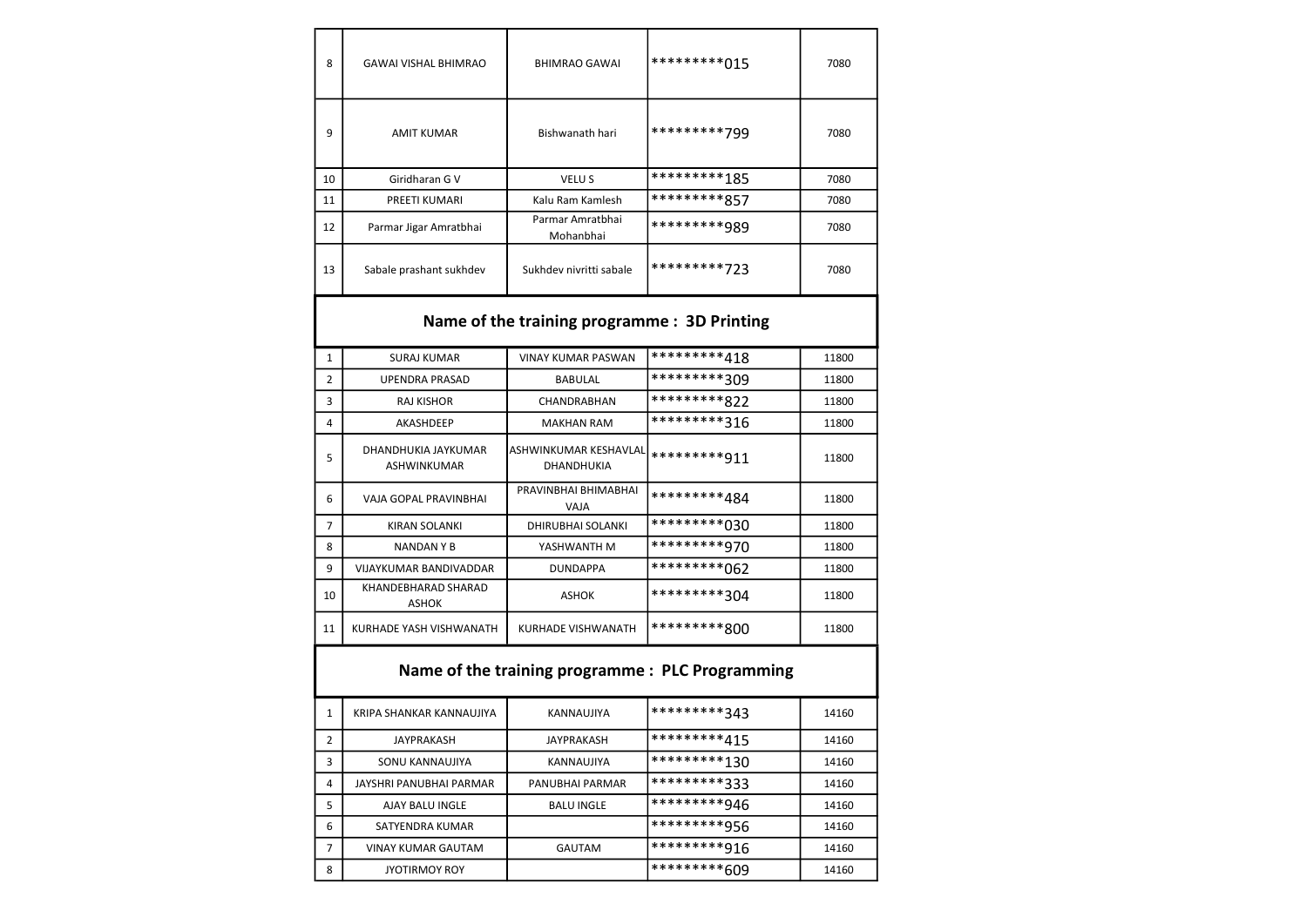| 9  | KHARAT ADITYA BHASKAR                         | <b>KHARAT BHASKAR</b>                    | *********997                                     | 14160 |  |  |
|----|-----------------------------------------------|------------------------------------------|--------------------------------------------------|-------|--|--|
| 10 | <b>SUVANKAR MONDAL</b>                        |                                          | *********946                                     | 14160 |  |  |
| 11 | <b>DEVARAJ</b>                                |                                          | *********068                                     | 14160 |  |  |
| 12 | PARMAR ANKIT MAHENDRA<br><b>BHAI</b>          | PARMAR MAHENDRA BHAI                     | *********631                                     | 14160 |  |  |
| 13 | <b>MAKWANA AMITKUMAR</b><br><b>SURESHBHAI</b> | MAKWANA SURESHBHAI                       | *********729                                     | 14160 |  |  |
| 14 | PURVESH GHANSHAM PATKE                        | <b>GHANSHAM</b>                          | *********555                                     | 14160 |  |  |
| 15 | PARMAR VIDHI VINODBHAI                        | <b>VINODBHAI PARMAR</b>                  | *********890                                     | 14160 |  |  |
|    | Name of the training programme : Electric CAD |                                          |                                                  |       |  |  |
| 1  | <b>GITESH HARIDAS GHUTAKE</b>                 | <b>HARIDAS VITHOBA</b><br><b>GHUTAKE</b> | *********634                                     | 8260  |  |  |
| 2  | AVANTI SANJAY SAKHARE                         | <b>SANJAY SAKHARE</b>                    | *********119                                     | 8260  |  |  |
| 3  | <b>MANKE PURVAL BALU</b>                      | <b>BALU MANKE</b>                        | *********905                                     | 8260  |  |  |
| 4  | MANAV MANOJ WASEKAR                           | <b>MANOJ WASEKAR</b>                     | *********595                                     | 8260  |  |  |
| 5  | SAMIKSHA WALONDRE                             | PRAKASH WALONDRE                         | *********261                                     | 8260  |  |  |
|    |                                               |                                          | Name of the training programme : PLC Programming |       |  |  |
| 1  | <b>AOLE KALYANI KISHOR</b>                    | <b>KISHOR</b>                            | *********307                                     | 14160 |  |  |
| 2  | PRATIKSHA SUDHIR SAKHARE                      | <b>SUDHIR SAKHARE</b>                    | *********753                                     | 14160 |  |  |
| 3  | KHANDVI MONIKA BALABHAI                       | KHANDVI BALABHAI<br>SHAMJIBHAI           | *********434                                     | 14160 |  |  |
| 4  | KUNIKA RAJKAPUR WALDE                         | RAJKAPUR WALDE                           | *********157                                     | 14160 |  |  |
| 5  | PRACHI SANJAY WASEKAR                         | SANJAY WASEKAR                           | *********117                                     | 14160 |  |  |
| 6  | DARSHIKA RAJU SHAMBHARKAR                     | RAJU                                     | *********199                                     | 14160 |  |  |
| 7  | RAKHI BHOJRAJ DURGE                           | <b>BHOJRAJ DURGE</b>                     | *********993                                     | 14160 |  |  |
| 8  | <b>DHOKE PRATIKSHA</b><br><b>VISHWANATH</b>   | <b>VISHWANATH DHOKE</b>                  | *********056                                     | 14160 |  |  |
| 9  | <b>MESHRAM SHUBHAM VIJAY</b>                  | VIJAY LALAJI MESHRAM                     | *********596                                     | 14160 |  |  |
|    | Name of the training programme: Staad Pro     |                                          |                                                  |       |  |  |
| 1  | SAHARE YASH SHAILESH                          | SHAILESH                                 | *********740                                     | 9440  |  |  |
|    | Name of the training programme : NX CAD       |                                          |                                                  |       |  |  |
| 1  | <b>AKASH CHAUDHARY</b>                        | <b>NARESH CHAUDHARY</b>                  | *********552                                     | 15340 |  |  |
| 2  | PARMAR DHRUVIK DINESHBHAI                     | DINESHBHAI                               | *********861                                     | 15340 |  |  |
| 3  | MAKWANA DISHABEN<br>NARESHKUMAR               | NARESHKUMAR                              | *********874                                     | 15340 |  |  |
|    |                                               |                                          |                                                  |       |  |  |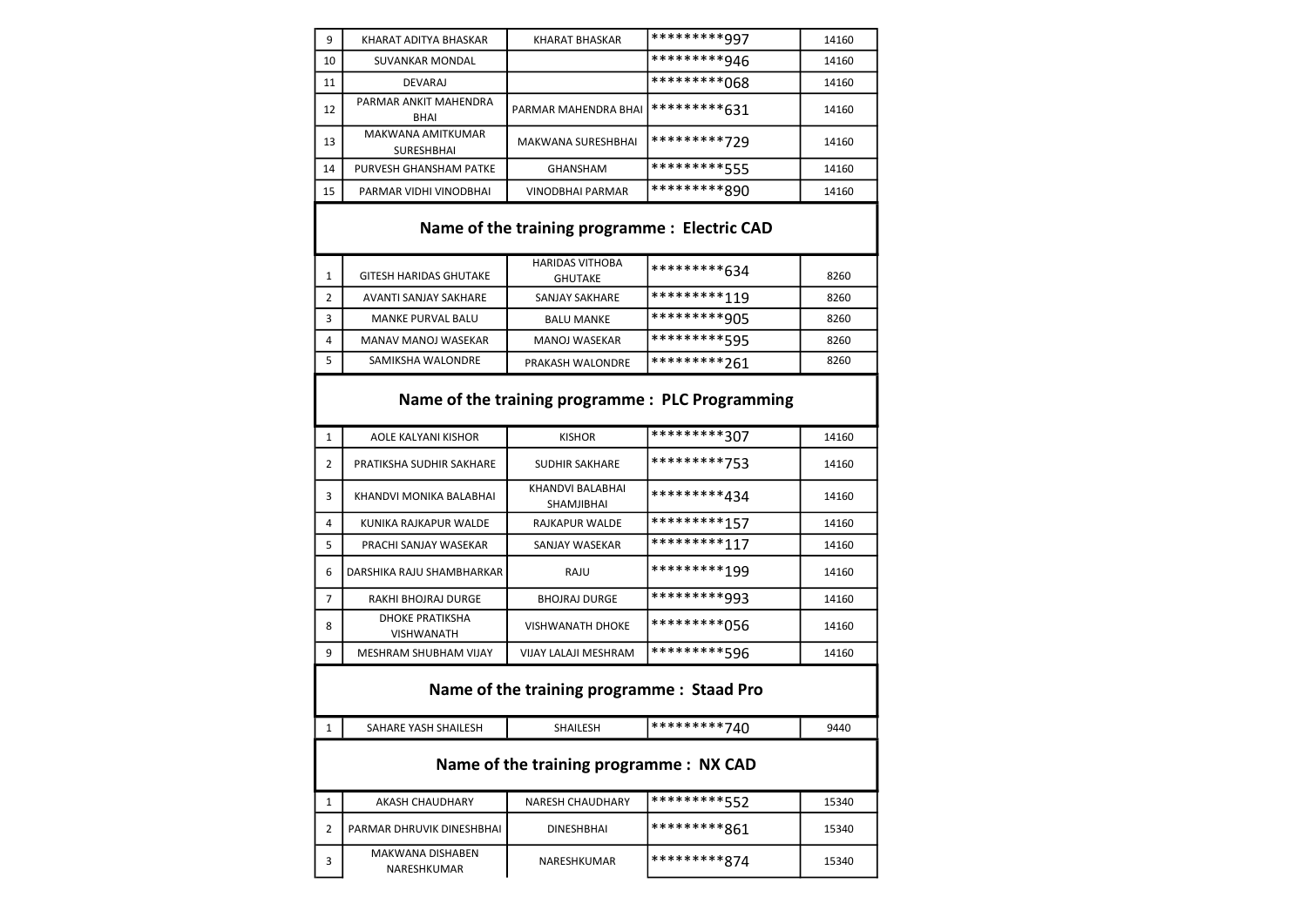| 4                                       | FULLUKE RAJKAMAL ABHYJI                    | ABHAYJI                                     | *********266 | 15340 |  |  |
|-----------------------------------------|--------------------------------------------|---------------------------------------------|--------------|-------|--|--|
|                                         |                                            | Name of the training programme : Autocad    |              |       |  |  |
| $\mathbf{1}$                            | PARMAR HIMMAT KANUBHAI                     | <b>KANUBHAI</b>                             | *********508 | 5900  |  |  |
| 2                                       | PARMAR ASHISHKUMAR<br><b>BIPINBHAI</b>     | <b>BIPINBHAI</b>                            | *********075 | 5900  |  |  |
| Name of the training programme : UG CAD |                                            |                                             |              |       |  |  |
| $\mathbf{1}$                            | PARMAR RAJ SANJAYKUMAR                     | SANJAYKUMAR                                 | *********614 | 15340 |  |  |
| 2                                       | VAGHAMSHI KASHYAP<br><b>ASHOKBHAI</b>      | <b>ASHOKBHAI</b>                            | *********404 | 15340 |  |  |
|                                         | Name of the training programme : Mastercam |                                             |              |       |  |  |
| $\mathbf{1}$                            | THORAT RAHUL SAHEBRAO                      | SAHEBRAO                                    | *********140 | 15340 |  |  |
| $\overline{2}$                          | <b>VINOD BAGHELA</b>                       | Nandkishor Baghela                          | *********269 | 15340 |  |  |
| 3                                       | PRITAM HALDER                              | <b>KALIPADA HALDER</b>                      | *********610 | 15340 |  |  |
| 4                                       | SOLANKI SUNILKUMAR<br>MAHESHBHAI           | <b>MAHESHBHAI</b>                           | *********211 | 15340 |  |  |
|                                         |                                            | Name of the training programme : Autocad    |              |       |  |  |
| 1                                       | SAGAR PRASHANT SUNIL KUMAR                 | <b>SUNIL SAGAR</b>                          | *********462 | 5900  |  |  |
| $\overline{2}$                          | SOLANKI MANISHBHAI<br><b>KISHORBHAI</b>    | SOLANKI KISHORBHAI<br>BHAVANBHAI            | *********582 | 5900  |  |  |
| 3                                       | SANDEEP SURYAVANSHI                        | DULICHAND SURYAVANSHI                       | *********621 | 5900  |  |  |
| 4                                       | <b>VAGHELA PARTH</b><br>MAHENDRABHAI       | VAGHELA MAHENDRABHAI                        | *********032 | 5900  |  |  |
| 5                                       | <b>VAGHELA KRUNAL</b><br>MAHENDRABHAI      | VAGHELA MAHENDRABHAI                        | *********750 | 5900  |  |  |
|                                         |                                            | Name of the training programme : Solidworks |              |       |  |  |
| 1                                       | MAKWANA PIYUSHKUMAR<br><b>MAHENDRABHAI</b> | MAHENDRABHAI                                | *********701 | 15340 |  |  |
| 2                                       | CHAUHAN PRUTHVIRAJ<br>HARESHBHAI           | <b>HARESHBHAI</b>                           | *********056 | 15340 |  |  |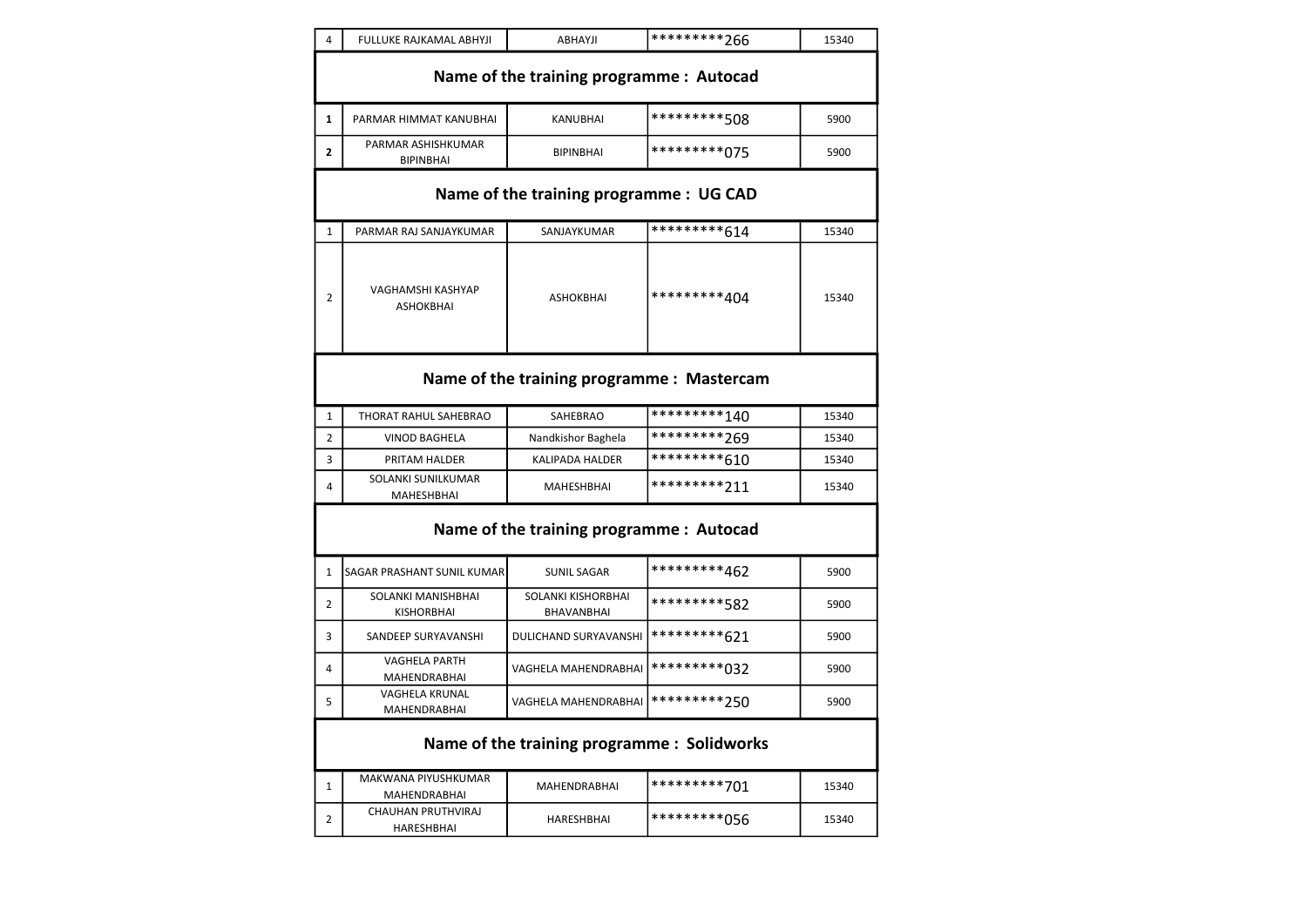|                | Name of the training programme : Autocad      |                                          |              |      |  |
|----------------|-----------------------------------------------|------------------------------------------|--------------|------|--|
| $\mathbf{1}$   | SHINDE RUTVIK RAJENDRA                        | <b>RAJENDRA SHINDE</b>                   |              | 5900 |  |
| $\overline{2}$ | MAKWANA ROHANKUMAR<br>PIYUSHKUMAR             | PIYUSHKUMAR                              |              | 5900 |  |
|                | Name of the training programme: Autocad       |                                          |              |      |  |
| $\mathbf{1}$   | SHINGRAKHIYA JAGDISHBHAI<br><b>RAMESHBHAI</b> | RAMESHBHAI<br><b>SHINGRAKHIYA</b>        | *********802 | 5900 |  |
| $\overline{2}$ | RATHOD KIRIT DOSABHAI                         | <b>DOSABHAI</b>                          | *********215 | 5900 |  |
| 3              | SHAH JAY VINODBHAI                            | VINODBHAI SHIVRAMBHAI                    | *********496 | 5900 |  |
| 4              | <b>CHAVDA KRUNALBHAI</b><br><b>NAVINBHAI</b>  | <b>NAVINBHAI</b>                         | *********340 | 5900 |  |
| 5              | SHINGRAKHIYA MANAV<br><b>MATHURBHAI</b>       | <b>MATHURBHAI</b><br><b>SHINGRAKHIYA</b> | *********791 | 5900 |  |
| 6              | <b>MANGESH DADARAO NAIK</b>                   | DADARAO SHRIRAM NAIK                     | *********747 | 5900 |  |
| $\overline{7}$ | <b>FULZELE SATYAM BALU</b>                    | <b>BALU FULZELE</b>                      | *********820 | 5900 |  |
| 8              | VALA RAJUBHAI DINESHBHAI                      | <b>VALA DINESHBHAI</b>                   | *********965 | 5900 |  |
| q              | <b>NAVGHARE AJINKYA</b><br><b>WAMANRAO</b>    | <b>WAMANRAO</b>                          | *********392 | 5900 |  |
| 10             | SAHARE SNEHAL AMARKANTH                       | <b>AMARKANTH SAHARE</b>                  | *********725 | 5900 |  |
| 11             | YASH PAGARE                                   | <b>SUDHAKAR PAGARE</b>                   | *********134 | 5900 |  |
| 12             | <b>MESHRAM ANIKET VIJAY</b>                   | <b>VIJAY</b>                             | *********816 | 5900 |  |
| 13             | RATHOD TEJASKUMAR<br><b>ARVINDBHAI</b>        | <b>ARVINDBHAI</b>                        | *********237 | 5900 |  |

## Name of the training programme : Autocad

 $\mathbf{I}$ 

| PUNETKAR DHAVALKUMAR<br><b>HITENDRABHAI</b> | <b>I</b> HITENDRA PUNETKAR | *********127   | 5900 |
|---------------------------------------------|----------------------------|----------------|------|
| PARMAR JAY SHASHIKANT                       | SHASHIKANT PARMAR          | 1**********359 | 5900 |
| MANWAR SUMEDH SUDHAKAR                      | <b>SUDHAKAR</b>            | **********597  | 5900 |

## Name of the training programme : PLC Programming

|   | AVANTI SANJAY SAKHARE | SANJAY SAKHARE         | $1**********119$ | 14160 |
|---|-----------------------|------------------------|------------------|-------|
|   | <b>VIKASH DANGE</b>   | VIDHYA PRASAD DANGE    | **********557    | 14160 |
|   | BIKASH VISHWAKARMA    | TARKESHWAR VISHWAKARMA | 1*********822    | 14160 |
| 4 | DEEPAK SHAKYA         | NARESH KUMAR SHAKYA    | 1*********802    | 14160 |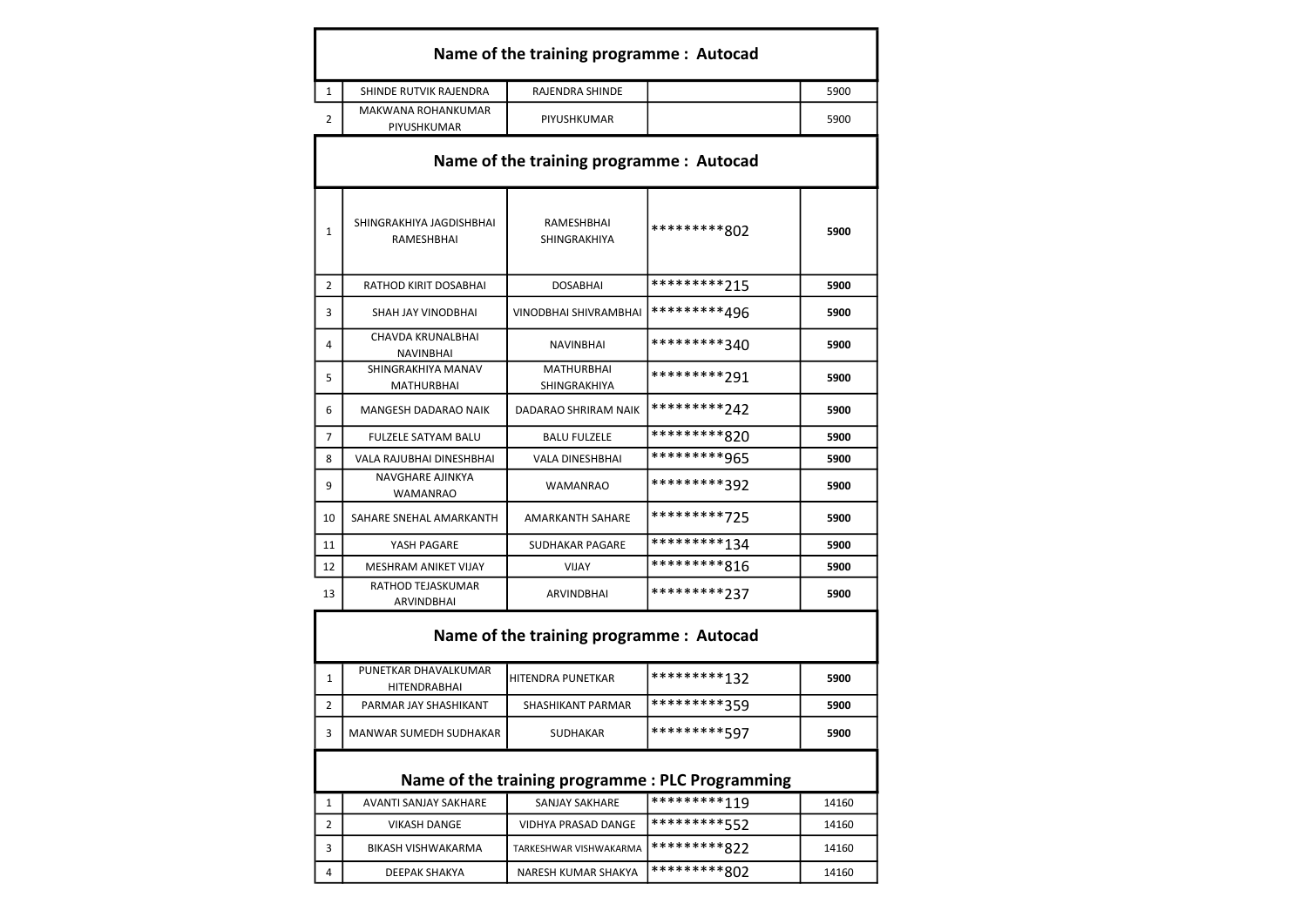| 5  | KAMBLE PRASHANT KAMBLE                | <b>KALIDAS</b>                  | *********285 |       |
|----|---------------------------------------|---------------------------------|--------------|-------|
| 6  | MAKAWANA VISHAL JAYANTILAL            | MAKAWANA JAYANTILAL             | *********557 | 14160 |
| 7  | ANIKET RAVI MAHAJAN                   | RAVI MAHAJAN                    | *********888 | 14160 |
| 8  | RUTIK PRADIPKUMAR<br><b>KHANDEKAR</b> | PRADIPKUMAR<br><b>KHANDEKAR</b> | *********765 | 14160 |
| 9  | SAMIKSHA PRAKASH WALONDRE             | PRAKASH WALONDRE                | *********261 | 14160 |
| 10 | ANURAG MUKESH UKEY                    | <b>MUKESH UKEY</b>              | *********988 | 14160 |
| 11 | <b>RUTUJA KUMBHARE</b>                | <b>NARESH KUMBHARE</b>          | *********922 | 14160 |
| 12 | <b>ABHIJEET ASHOK SONTAKKE</b>        | <b>ASHOK SONTAKKE</b>           | *********264 | 14160 |
| 13 | ASHISH RAJKUMAR BANSOD                | IRAJKUMAR BANSOD                | *********818 | 14160 |
|    |                                       |                                 |              |       |

|                | Name of the training programme : Computer Hardware |                            |              |       |  |  |
|----------------|----------------------------------------------------|----------------------------|--------------|-------|--|--|
| $\mathbf{1}$   | <b>DESAI TANISHA KANTILAL</b>                      | <b>KANTILAL</b>            | *********647 | 14160 |  |  |
|                | Name of the training programme: Standpro           |                            |              |       |  |  |
| $\mathbf{1}$   | Solanki Ravikumar Lakhdhirbhai                     | Lakhdhirbhai               | *********881 | 9440  |  |  |
|                | Name of the training programme: Autocad            |                            |              |       |  |  |
| 1              | Dafda Dipesh Hemraibhai                            | Hemraibhai                 | *********577 | 5900  |  |  |
| $\overline{2}$ | Sindhava Khushbu Harshadray                        | *********485<br>Harshadray |              | 5900  |  |  |
|                | Name of the training programme: PLC Programming    |                            |              |       |  |  |
| 1              | PARMAR JIGNESHKUMAR<br><b>RANCHHODBHAI</b>         | RANCHHODBHAI PARMAR        | *********510 | 14160 |  |  |
| 2              | SOLANKI PRIYANKA DINESHBHAI                        | <b>DINESHBHAI</b>          | *********910 | 14160 |  |  |
|                | Name of the training programme: 3DS Max            |                            |              |       |  |  |
|                | Solanki Ravikumar                                  |                            |              |       |  |  |

| Solanki Ravikumar<br>Lakhadhirbhai | Lakhadhirbhai      | *********881 | 11800 |
|------------------------------------|--------------------|--------------|-------|
| khade Pragati Gopalrao             | Gopal Namdeo Khade | *********446 | 11800 |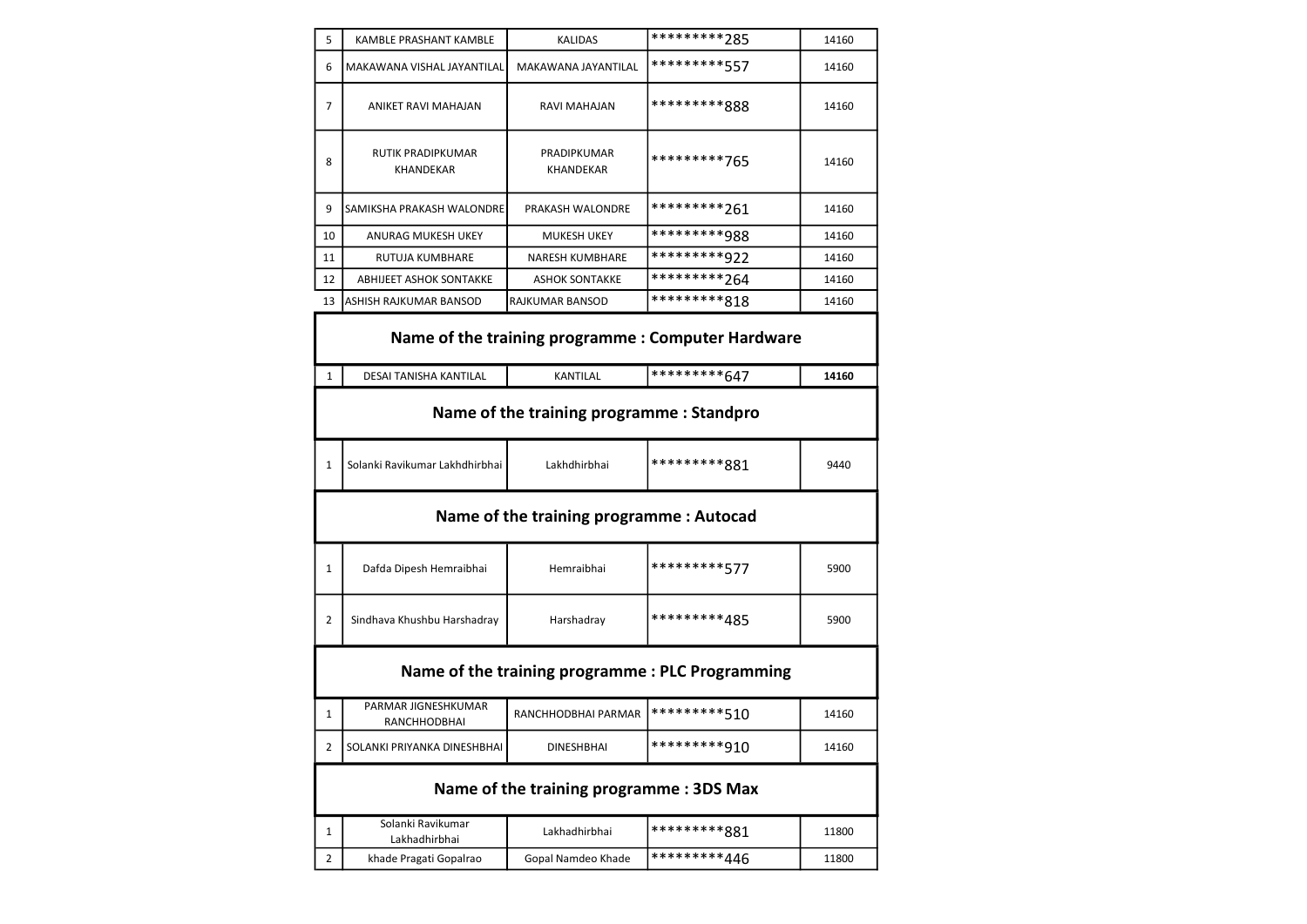| 3                                                                              | KAMBLE DHIRAJ RAMESH                     | RAMESH                                     | *********355                                                           | 11800 |
|--------------------------------------------------------------------------------|------------------------------------------|--------------------------------------------|------------------------------------------------------------------------|-------|
| 4                                                                              | VAGHELA HARSHADBHAI<br><b>VINODBHAI</b>  | <b>VINODBHAI</b>                           | *********063                                                           | 11800 |
| 5                                                                              | MESHRAM PRACHI RAJRATAN                  | Rajratan                                   | *********467                                                           | 11800 |
| 6                                                                              | PARMAR SANJAY DINESHBHAI                 | Kissu4890@gmail.com                        | *********597                                                           | 11800 |
| 7                                                                              | INGLE BHUSHAN RAVINDRA                   | RAVINDRA ATMARAM<br><b>INGLE</b>           | *********117                                                           | 11800 |
| 8                                                                              | DHANDHUKIA JAYKUMAR<br>ASHWINKUMAR       | ASHWINKUMAR KESHAVLAL<br>DHANDHUKIA        | *********911                                                           | 11800 |
| 9                                                                              | SATYENDRA BHASKAR                        | <b>SURENDRA BHASKAR</b>                    | *********875                                                           | 11800 |
| 10                                                                             | Pallav khatik                            | Devilal khatik                             | *********260                                                           | 11800 |
|                                                                                |                                          | Name of the training programme: Solidworks | *********759                                                           |       |
| $\mathbf{1}$                                                                   | Parmar Ankit Sureshbhai                  | Sureshbhao                                 |                                                                        | 15340 |
|                                                                                |                                          | Name of the training programme: UG CAD     |                                                                        |       |
| 1                                                                              | Kapadiya Parth                           | Arvindbhai                                 | *********684                                                           | 15340 |
|                                                                                |                                          | <b>ONGOING COURSES</b>                     |                                                                        |       |
|                                                                                |                                          |                                            | Name of the training programme : Condensed Course in Tool & Die Making |       |
| 1                                                                              | SOLANKI NISHITHKUMAR<br>BHIKHABHAI       | <b>BHIKHABHAI</b>                          | *********810                                                           | 16500 |
| 2                                                                              | CHAVDA NIMESHKUMAR<br>SURESHBHAI         | <b>SURESHBHAI</b>                          | *********503                                                           | 16500 |
| 3                                                                              | PARMAR NIKHILKUMAR                       |                                            |                                                                        |       |
| Name of the training programme : Condensed Course in Tool & Die Making (CCTDM) |                                          |                                            |                                                                        |       |
|                                                                                | <b>DINESHBHAI</b>                        | <b>DINESHBHAI</b>                          | *********472                                                           | 16500 |
| 1                                                                              | BHARWAD HITESHKUMAR<br><b>JAYNTIBHAI</b> | <b>JAYNTIBHAI</b>                          | *********225                                                           | 16500 |
| 2                                                                              | PATIL SANKET BANDU                       | <b>BANDU</b>                               | *********380                                                           | 16500 |
| 3                                                                              | RAV SAHUL DEVENDRAKUMAR                  | DEVENDRAKUMAR                              | *********197                                                           | 16500 |
| 4                                                                              | DABHI VAIBHAVKUMAR<br>SANJAYBHAI         | SANJAYBHAI                                 | *********117                                                           | 16500 |
| 5                                                                              | DHOBI SUNILKUMAR<br>SHRILOBHCHANDRA      | SHRILOBHCHANDRA                            | *********758                                                           | 16500 |
| 6                                                                              | RANA DEVRAJ RAMESHBHAI                   | RAMESHBHAI                                 | *********562                                                           | 16500 |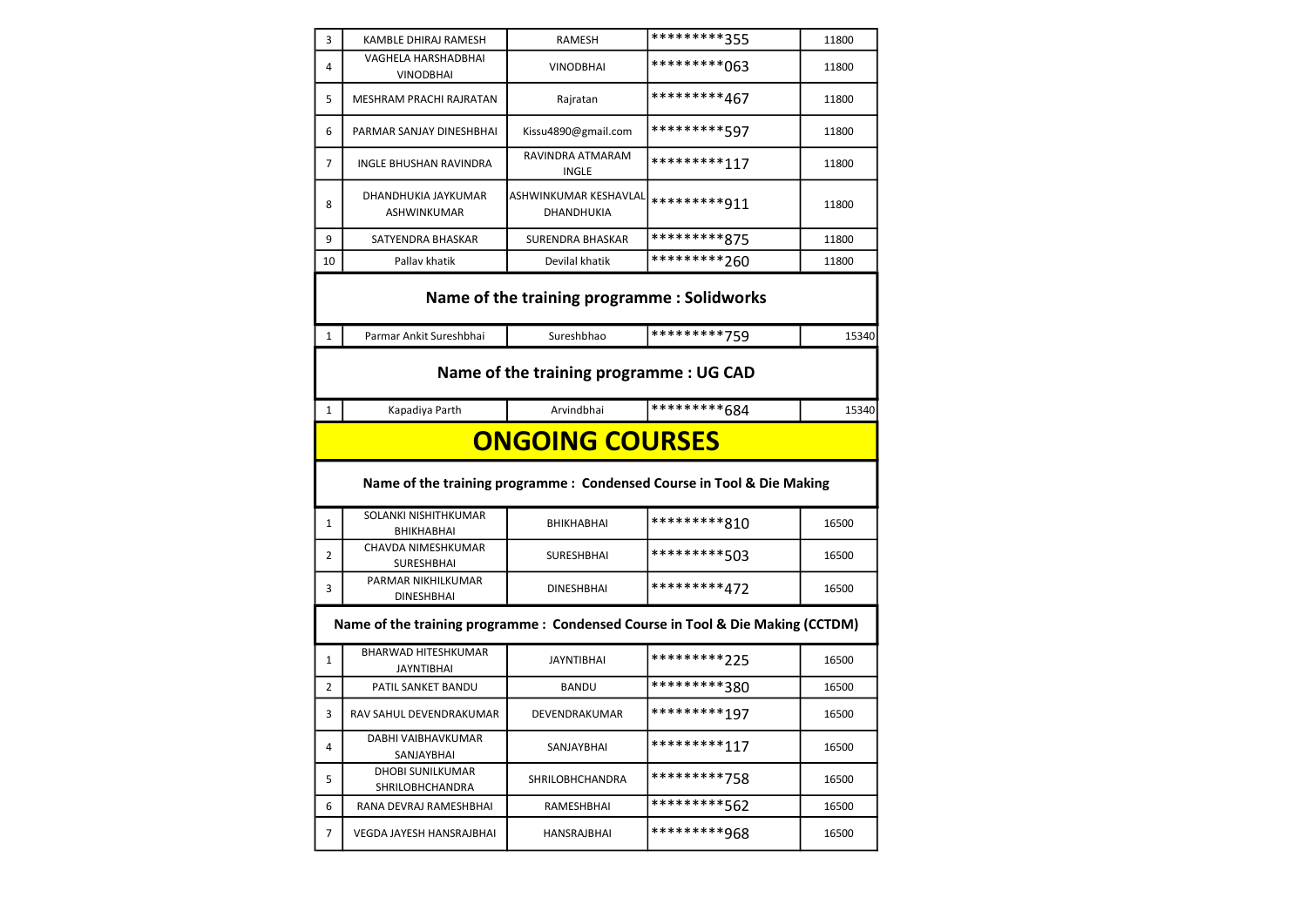|                | Name of the training programme : Certificate Course in Machinist - Tool Room (CMT) |                                   |                                                                          |         |  |
|----------------|------------------------------------------------------------------------------------|-----------------------------------|--------------------------------------------------------------------------|---------|--|
| 1              | CHAVDA DHRUVKUMAR<br>CHANDRAKANTBHAI                                               | CHANDRAKANTBHAI                   | *********408                                                             | 8000.00 |  |
| 2              | KHATIK ASHOK ROSHANBHAI                                                            | ROSHANBHAI                        | *********026                                                             | 8000.00 |  |
| 3              | MAKWANA JITENDRABHAI<br>RAMANBHAI                                                  | <b>RAMANBHAI</b>                  | *********051                                                             | 8000.00 |  |
| 4              | MAKWANA ROHANKUMAR<br>BHARATKUMAR                                                  | BHARATKUMAR                       | *********973                                                             | 8000.00 |  |
| 5              | PARMAR DARSHANKUMAR<br>SUNILBHAI                                                   | SUNILBHAI                         | *********809                                                             | 8000.00 |  |
| 6              | PARMAR KARANKUMAR<br>ARVINDBHAI                                                    | ARVINDBHAI                        | *********085                                                             | 8000.00 |  |
| 7              | SHRIMALI RONAK PRAVINBHAI                                                          | *********440<br><b>PRAVINBHAI</b> |                                                                          | 8000.00 |  |
|                |                                                                                    |                                   | Name of the training programme : Diploma in Tool & Die Engineering (DTE) |         |  |
| 1              | ANURAG CHAUHAN                                                                     | <b>ASHOKBHAI</b>                  | *********487                                                             | 15000.0 |  |
| 2              | CHAUHAN HARSHIL PANKAJBHAI                                                         | PANKAJBHAI                        | *********155                                                             | 15000.0 |  |
| 3              | CHAUHAN JIGAR SANJAYKUMAR                                                          | SANJAYKUMAR                       | *********494                                                             | 15000.0 |  |
| 4              | MAHERIYA YASH MANHARBHAI                                                           | MANHARBHAI                        | *********142                                                             | 15000.0 |  |
| 5              | PARIKH SHIVAM JAYANTIBHAI                                                          | <b>JAYANTIBHAI</b>                | *********149                                                             | 15000.0 |  |
| 6              | RATHOD KASHYAP GIRISHBHAI                                                          | <b>GIRISHBHAI</b>                 | *********865                                                             | 15000.0 |  |
| $\overline{7}$ | SOLANKI MIHIRKUMAR<br>ATULBHAI                                                     | ATULBHAI                          | *********796                                                             | 15000.0 |  |
| 8              | VAGHELA ROHANKUMAR<br>MUKUNDKUMAR                                                  | MUKUNDKUMAR                       | *********175                                                             | 15000.0 |  |
| 9              | PARMAR BHAUMIKKUMAR<br>SURESHBHAI                                                  | SURESHBHAI                        | *********223                                                             | 15000.0 |  |
| 10             | PATEL RONAKKUMAR<br>MANOJKUMAR                                                     | <b>MANOJKUMAR</b>                 | *********285                                                             | 15000.0 |  |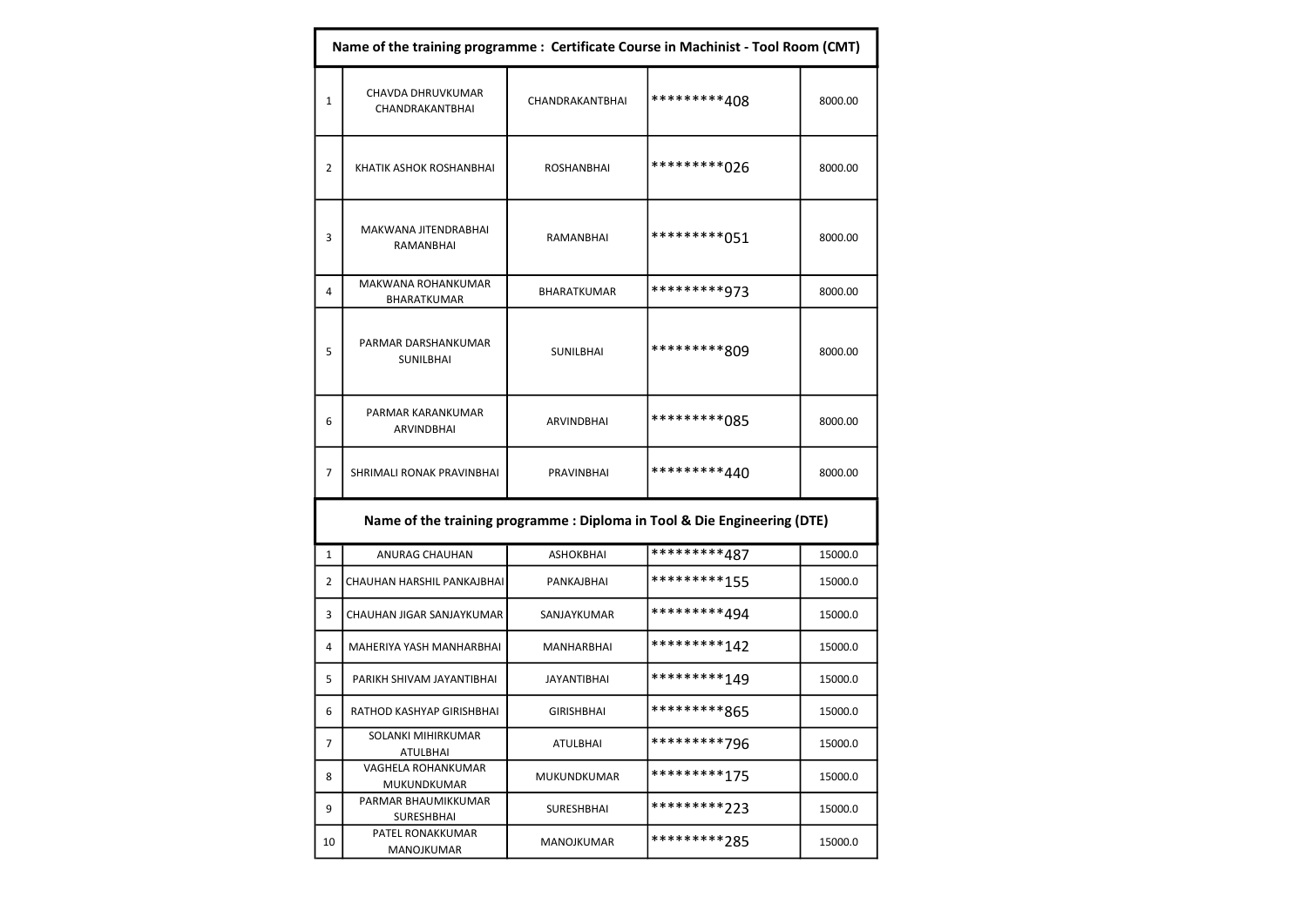|              | Name of the training programme : Diploma in Tool & Die Engineering (DTE) |                                |                                                                          |          |
|--------------|--------------------------------------------------------------------------|--------------------------------|--------------------------------------------------------------------------|----------|
| 1            | <b>VANKAR KARANKUMAR</b><br>PRAVINBHAI                                   | PRAVINBHAI                     | *********217                                                             | 15000.00 |
| 2            | PARMAR SMIT HARSUKHBHAI                                                  | HARSUKHBHAI                    | *********753                                                             | 15000.00 |
| 3            | MAKWANA MEETKUMAR<br>HARSHADBHAI                                         | <b>HARSHADBHAI</b>             | *********207                                                             | 15000.00 |
| 4            | <b>TARSANGIYA KETUL</b><br>BHAVESHKUMAR                                  | BHAVESHKUMAR                   | *********786                                                             | 15000.00 |
| 5            | PARMAR KRUNALKUMAR<br>HASMUKHBHAI                                        | HASMUKHBHAI                    | *********645                                                             | 15000.00 |
|              |                                                                          |                                | Name of the training programme : Diploma in Tool & Die Engineering (DTE) |          |
| 1            | <b>ASHISH MEGHWAL</b>                                                    | <b>RAMESH KUMAR</b><br>MEGHWAL | *********878                                                             | 15000.00 |
| 2            | SAROJ MUKESHKUMAR<br>SHATRUGHAN                                          | SHATRUGHAN                     | *********558                                                             | 15000.00 |
| 3            | MAHERIYA JIGAR                                                           | RANCHHODBHAI                   | *********564                                                             | 15000.00 |
| 4            | PARMAR NITINKUMAR<br><b>ISHVARBHAI</b>                                   | <b>ISHVARBHAI</b>              | *********603                                                             | 15000.00 |
|              |                                                                          |                                | Name of the training programme : Diploma In Tool & Die Making (DTM)      |          |
| 1            | <b>DURGESH SANJAY</b>                                                    | SANJAY                         | *********615                                                             | 11000.00 |
| 2            | LUNECHIYA ARYAN DIPAK<br><b>KUMAR</b>                                    | DIPAK KUMAR                    | *********644                                                             | 11000.00 |
| 3            | MACWAN PRATHAM MUKESH                                                    | <b>MUKESH</b>                  | *********588                                                             | 11000.00 |
| 4            | PARMAR ANKIT SURESHBHAI                                                  | SURESHBHAI                     | *********985                                                             | 11000.00 |
| 5            | PARMAR MEET NAVNEETBHAI                                                  | NAVNEETBHAI                    | *********862                                                             | 11000.00 |
| 6            | PARMAR PARIMITKUMAR<br>CHANDRAKANT                                       | CHANDRAKANT                    | *********172                                                             | 11000.00 |
|              |                                                                          |                                | Name of the training programme : Diploma In Tool & Die Making (DTM)      |          |
| $\mathbf{1}$ | <b>CHAUHAN SMITKUMAR</b><br>SURESHKUMAR                                  | SURESHKUMAR                    | *********558                                                             | 11000.0  |
| 2            | MAKWANA KULDIPKUMAR<br>DHARMESHBHAI                                      | <b>DHARMESHBHAI</b>            | *********986                                                             | 11000.0  |
| 3            | MAKWANA PARESHKUMAR<br>CHANDRAKANT                                       | CHANDRAKANT                    | *********380                                                             | 11000.0  |
| 4            | PARMAR HARSH DIPAKBHAI                                                   | DIPAKBHAI                      | *********139                                                             | 11000.0  |
| 5            | PARMAR PARTH HASMUKHBHAI                                                 | HASMUKHBHAI                    | *********855                                                             | 11000.0  |
| 6            | SOLANKI DIPAK SUBHASHBHAI                                                | SUBHASHBHAI                    | *********914                                                             | 11000.0  |
| 7            | SOLANKI JAYKUMAR KANUBHAI                                                | KANUBHAI                       | *********484                                                             | 11000.0  |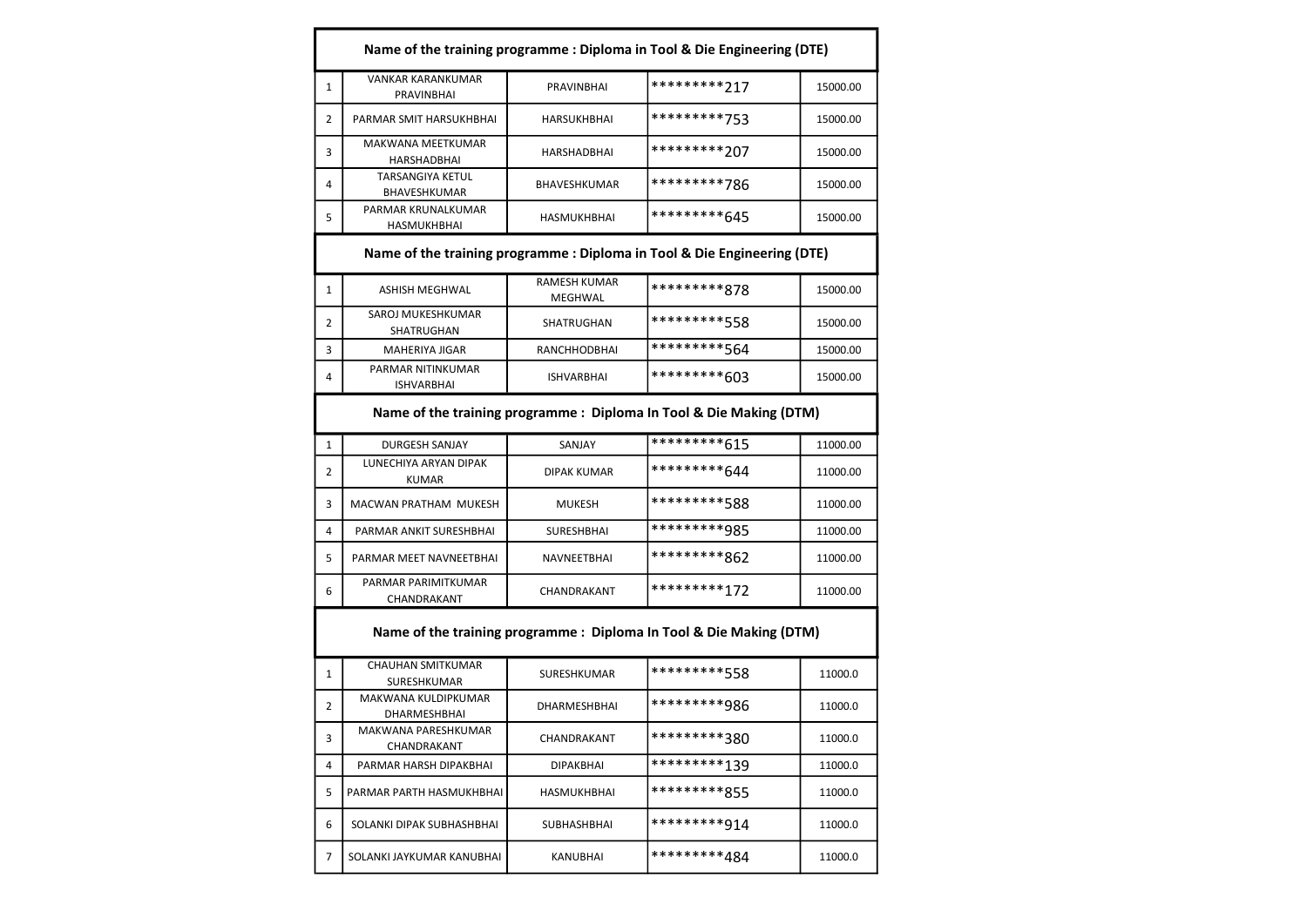| 8            | SOLANKI SAMIRKUMAR<br>RAMESHBHAI                                                | <b>RAMESHBHAI</b>       | *********848                                                        | 11000.0  |  |  |
|--------------|---------------------------------------------------------------------------------|-------------------------|---------------------------------------------------------------------|----------|--|--|
| 9            | <b>VASNIK ARYAN JATIN</b>                                                       | <b>JATIN</b>            | *********556                                                        | 11000.0  |  |  |
|              |                                                                                 |                         | Name of the training programme : Diploma In Tool & Die Making (DTM) |          |  |  |
| 1            | MANVAR AKSHAY RAMESHBHAI                                                        | MANVAR RAMESHBHAI       | *********567                                                        | 11000.0  |  |  |
| 2            | JADAV BRIJESHKUMAR<br><b>JAYSUKHBHAI</b>                                        | JADAV JAYSUKHBHAI       | *********870                                                        | 11000.0  |  |  |
| 3            | RATHOD JIGAR VINODBHAI                                                          | RATHOD VINODBHAI        | *********199                                                        | 11000.0  |  |  |
| 4            | YADAV HARSHAL ASHOKBHAI                                                         | YADAV ASHOKBHAI         | *********019                                                        | 11000.0  |  |  |
| 5            | PARMAR RUCHIT<br>DHARMESHBHAI                                                   | PARMAR DHARMESHBHAI     | *********188                                                        | 11000.0  |  |  |
| 6            | SUTARIYA VISHAL MUKESHBHAI                                                      | SUTARIYA MUKESHBHAI     | *********182                                                        | 11000.0  |  |  |
|              | Name of the training programme : Diploma In Tool & Die Making (DTM)             |                         |                                                                     |          |  |  |
| $\mathbf{1}$ | <b>AMIT KUMAR</b>                                                               | <b>SURENDRA RAM</b>     | *********983                                                        | 11000.0  |  |  |
| 2            | CHAUHAN PRATIKKUMAR<br><b>BHOGILAL</b>                                          | <b>CHAUHAN BHOGILAL</b> | *********084                                                        | 11000.0  |  |  |
| 3            | LEUVA GAURAV MUKESHBHAI                                                         | LEUVA MUKESHBHAI        | *********653                                                        | 11000.0  |  |  |
| 4            | <b>MAKWANA CHIRAG</b><br>RAMESHBHAI                                             | MAKWANA RAMESHBHAI      | *********588                                                        | 11000.0  |  |  |
| 5            | SOLANKI DHAVALKUMAR<br>RAJESHBHAI                                               | SOLANKI RAJESHBHAI      | *********918                                                        | 11000.0  |  |  |
| 6            | SOLANKI KULDIP KIRANBHAI                                                        | SOLANKI KIRANBHAI       | *********897                                                        | 11000.0  |  |  |
| 7            | CHAVDA ROHANKUMAR<br>HASMUKHBHAI                                                | CHAVDA HASMUKHBHAI      | *********330                                                        | 11000.0  |  |  |
| 8            | MARWADI JAYKUMAR                                                                | <b>ASHOKBHAI</b>        | *********462                                                        | 11000.0  |  |  |
|              | Name of the training programme: Post Diploma in Tool Design & CAD/CAM(PDTDCC)   |                         |                                                                     |          |  |  |
| $\mathbf{1}$ | <b>CHAMAR PRADIPKUMAR</b><br><b>JAYANTIBHAI</b>                                 | <b>JAYANTIBHAI</b>      | *********218                                                        | 15000    |  |  |
|              | Name of the training programme : Post Diploma in Tool Design & CAD/CAM (PDTDCC) |                         |                                                                     |          |  |  |
| 1            | <b>JOSHI MANTHAN</b><br>MAHENDRAKUMAR                                           | JOSHI MAHENDRAKUMAR     | *********988                                                        | 15000.00 |  |  |
| 2            | <b>ASODIA NAYANKUMAR</b><br>GAUTAMBHAI                                          | ASODIA GAUTAMBHAI       | *********871                                                        | 15000.00 |  |  |
|              | Name of the training programme : Post Graduate Diploma in Tool Design & CAD/CAM | (PGTDCC)                |                                                                     |          |  |  |
| 1            | <b>MARU MILAN DINESHBHAI</b>                                                    | <b>DINESHBHAI</b>       | **********290                                                       | 20000    |  |  |
| 2            | <b>MAKWANA HARSHAL</b><br>ARVINDKUMAR                                           | ARVINDKUMAR             | *********937                                                        | 20000    |  |  |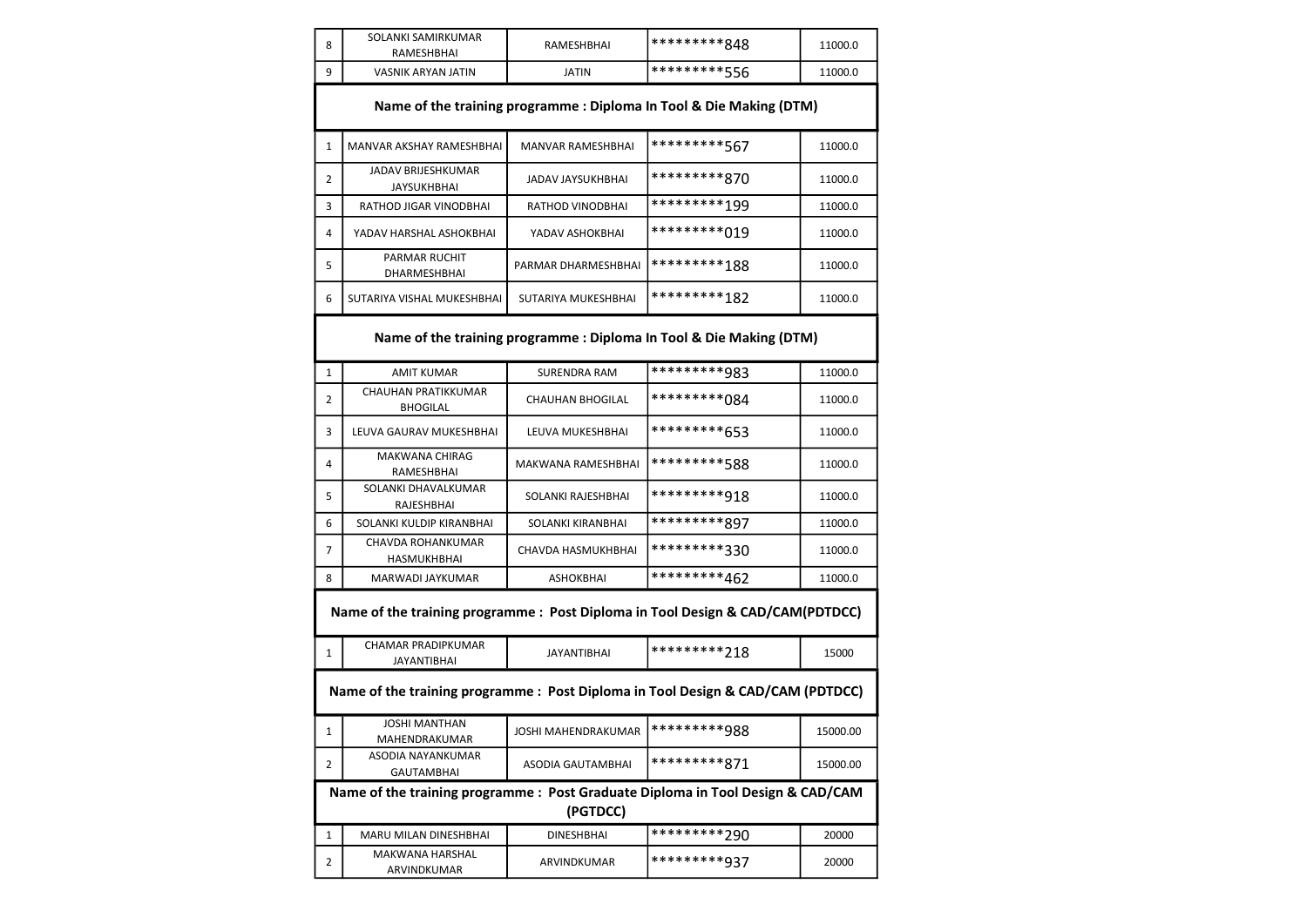| 3            | <b>CHAUHAN NISHITBHAI</b><br>ASHOKBHAI                                          | <b>ASHOKBHAI</b>          | **********010 | 20000   |  |
|--------------|---------------------------------------------------------------------------------|---------------------------|---------------|---------|--|
| 4            | PARMAR KAUSHIKKUMAR<br>PRAHLADBHAI                                              | PRAHLADBHAI               | *********460  | 20000   |  |
| 5            | RATOJA AJAYKUMAR UKABHAI                                                        | <b>UKABHAI</b>            | *********978  | 20000   |  |
| 6            | SHAH DARSHAK JAYANTILAL                                                         | <b>JAYANTILAL</b>         | *********836  | 20000   |  |
| 7            | SHAH KEYUR AMRUTBHAI                                                            | <b>AMRUTBHAI</b>          | *********936  | 20000   |  |
| 8            | CHAUHAN MILINDKUMAR<br><b>DINESHCHANDRA</b>                                     | <b>DINESHCHANDRA</b>      | *********996  | 20000   |  |
| 9            | KHANGUDIA DINESHBHAI<br>NATHABHAI                                               | NATHABHAI                 | *********497  | 20000   |  |
| 10           | CHAUHAN MILINDKUMAR<br>DINESHCHANDRA                                            | <b>DINESHCHANDRA</b>      | *********996  | 20000   |  |
|              | Name of the training programme : Post Graduate Diploma in Tool Design & CAD/CAM |                           |               |         |  |
|              |                                                                                 | (PGTDCC)                  |               |         |  |
| 1            | <b>BRAHMANE MAULIK</b><br><b>BHUPENDRA</b>                                      | <b>BRAHMANE BHUPENDRA</b> | *********114  | 15000.0 |  |
|              | Name of the training programme : Post Diploma IAR (PDIAR) (March.21)            |                           |               |         |  |
| $\mathbf{1}$ | <b>ENGINEER KAUSHAL</b><br>PRAKASHKUMAR                                         | PRAKASHKUMAR              | *********883  | 20000   |  |
| 2            | PATALIYA DIPAKKUMAR<br>MANGAL                                                   | MANGAL                    | *********153  | 20000   |  |
| 3            | SOLANKI PRAGNESHKUMAR<br><b>SURESHBHAI</b>                                      | <b>SURESHBHAI</b>         | *********706  | 20000   |  |
| 4            | PARMAR NITIN NATVAR                                                             | <b>NATVAR</b>             | *********868  | 20000   |  |
| 5            | DARSHAN KUMAR PARMAR                                                            | RAJESHBHAI                | *********960  | 20000   |  |
|              | Name of the training programme : Master Certificate Course in CAD/CAM (MCCC)    |                           |               |         |  |
| $\mathbf{1}$ | MAKAVANA RAJA MEGHA                                                             | <b>MEGHABHAI</b>          | *********637  | 20000   |  |
| 2            | MAKWANA AJAY HITESHKUMAR                                                        | HITESHKUMAR               | *********358  | 20000   |  |
| 3            | <b>MAKAWANA PRASHANT</b><br>HITTESHKUMAR                                        | HITTESHKUMAR              | *********503  | 20000   |  |
| 4            | KHAVADU JAYESH VINODKUMAR                                                       | <b>VINODKUMAR</b>         | *********882  | 20000   |  |
| 5            | CHAUHAN BHAVESHKUMAR<br>HIMMATBHAI                                              | <b>HIMMATBHAI</b>         | *********341  | 20000   |  |
| 6            | CHAVDA SAGAR PRAVINBHAI                                                         | PRAVINBHAI                | *********828  | 20000   |  |
| 7            | RATHOD ANAMIK<br>PRADUMANBHAI                                                   | PRADUMANBHAI              | *********069  | 20000   |  |
| 8            | PARIYA ASHISH MANSUKHBHAI                                                       | MANSUKHBHAI               | *********074  | 20000   |  |
| 9            | SONDARVA VISHALKUMAR<br>ASHOKBHAI                                               | <b>ASHOKBHAI</b>          | *********411  | 20000   |  |
| 10           | DANDECHA HARSHIT                                                                | MEGHJIBHAI                | *********747  | 20000   |  |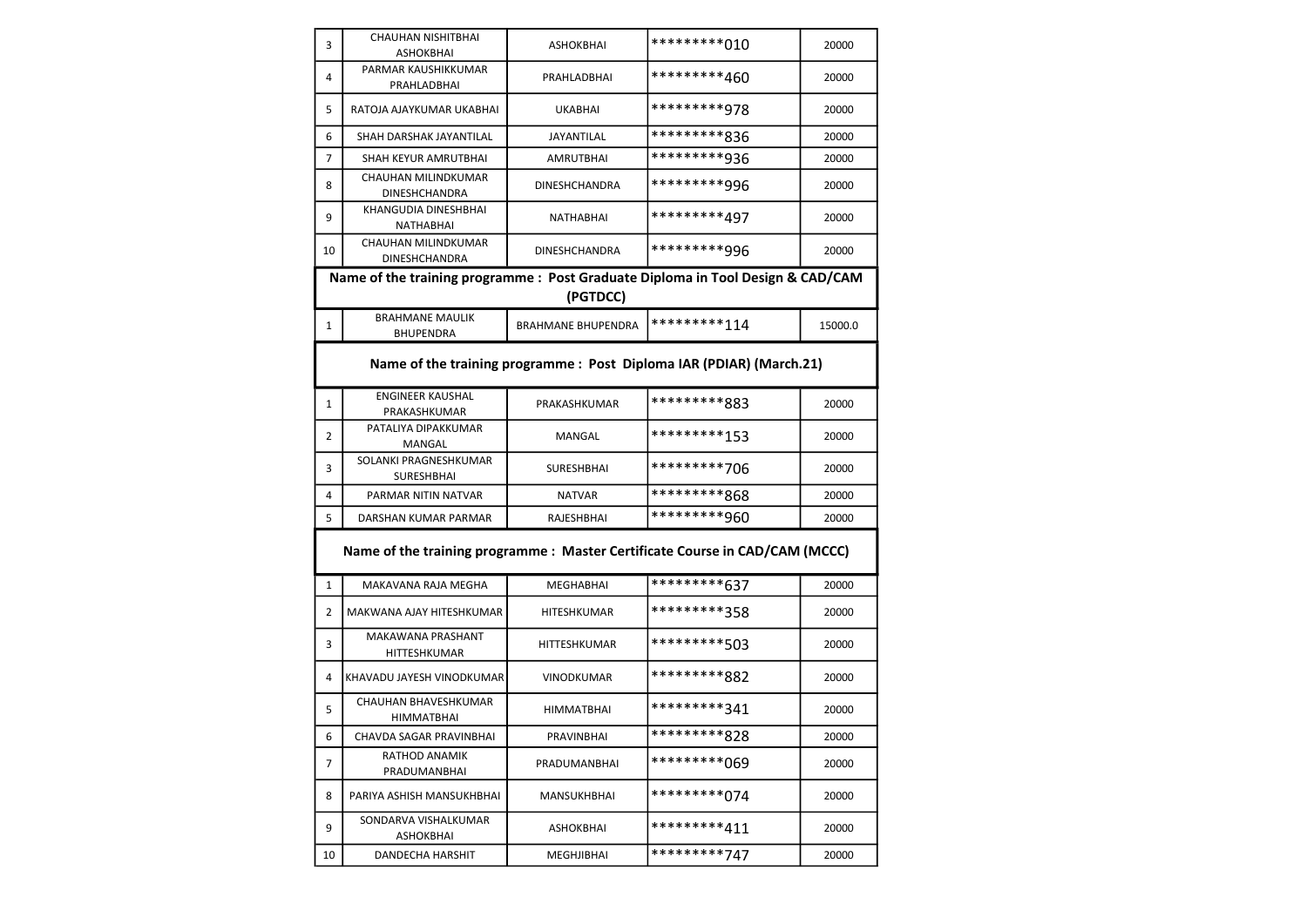| 11 | DAFDA KUNAL DINESHKUMAR                                                          | <b>DINESHKUMAR</b>                    | *********841 | 20000 |  |  |  |
|----|----------------------------------------------------------------------------------|---------------------------------------|--------------|-------|--|--|--|
| 12 | SOLANKI YASHVANT KHIMJIBAI                                                       | KHIMJIBHAI                            | *********788 | 20000 |  |  |  |
| 13 | KHOKHAR JAYESHKUMAR<br><b>PRAVINBHAI</b>                                         | <b>PRAVINBHAI</b>                     | *********710 | 20000 |  |  |  |
| 14 | MERIYA MAVJI KANA                                                                | <b>KANA</b>                           | *********773 | 20000 |  |  |  |
|    |                                                                                  | Name of the training programme : CCCM |              |       |  |  |  |
| 1  | PARMAR PRAKASHBHAI<br>*********880<br><b>LAKHMANBHAI</b><br>18000<br>LAKHMANBHAI |                                       |              |       |  |  |  |
|    | Name of the training programme : ADSDA                                           |                                       |              |       |  |  |  |
| 1  | SHANKHALA MAYURI SHANTILAL                                                       | SHANTILAL                             | *********861 | 17250 |  |  |  |
| 2  | <b>HELAIYA PRASHANT</b><br><b>SURESHBHAI</b>                                     | <b>SURESHBHAI</b>                     | *********097 | 17250 |  |  |  |
| 3  | CHAUDHARI JAYPRAKASH<br>KAMESHWAR                                                | <b>KAMESHWAR</b>                      | *********532 | 17250 |  |  |  |
| 4  | VINZUDA DEVEN HARESHKUMAR                                                        | HARESHKUMAR                           | *********187 | 17250 |  |  |  |
| 5  | PARMAR RAJAN TULSIBHAI                                                           | <b>TULSIBHAI</b>                      | *********105 | 17250 |  |  |  |
| 6  | <b>VORA CHIRAG MUKESHBHAI</b>                                                    | <b>MUKESHBHAI</b>                     | *********540 | 17250 |  |  |  |
| 7  | <b>BAGDA PRAKASH HARESHBHAI</b>                                                  | HARESHBHAI                            | *********835 | 17250 |  |  |  |
| 8  | CHAVDA HARDIKKUMAR<br><b>GIRISHBHAI</b>                                          | <b>GIRISHBHAI</b>                     | *********149 | 17250 |  |  |  |
| 9  | SOLANKI NIKUNJ UKABHAI                                                           | <b>UKABHAI</b>                        | *********151 | 17250 |  |  |  |
| 10 | CHAVDA MANISH NANJIBHAI                                                          | NANJIBHAI                             | *********175 | 17250 |  |  |  |
| 11 | <b>GOHEL CHETAN DHIRUBHAI</b>                                                    | <b>DHIRUBHAI</b>                      | *********202 | 17250 |  |  |  |
| 12 | PARMAR HITESH HARSURBHAI                                                         | <b>HARSURBHAI</b>                     | *********342 | 17250 |  |  |  |
| 13 | JADAV JAY RAJESHBHAI                                                             | RAJESHBHAI                            | *********504 | 17250 |  |  |  |
| 14 | MAKAWANA RAVI PRAVINBHAI                                                         | PRAVINBHAI                            | *********752 | 17250 |  |  |  |
| 15 | SOYALIYA MILAN DEVSHIBHAI                                                        | DEVSHIBHAI                            | *********159 | 17250 |  |  |  |
| 16 | PARMAR PRADEEP RAMJIBHAI                                                         | RAMJIBHAI                             | *********843 | 17250 |  |  |  |
| 17 | PARMAR MOHIT SURESHBHAI                                                          | <b>SURESHBHAI</b>                     | *********328 | 17250 |  |  |  |
| 18 | VAGHELA SIDDHARTH<br><b>HARESHBHAI</b>                                           | HARESHBHAI                            | *********306 | 17250 |  |  |  |
| 19 | PARMAR PARTH BHARATBHAI                                                          | BHARATBHAI                            | *********814 | 17250 |  |  |  |
| 20 | CHAUHAN RAVI PRAVINBHAI                                                          | PRAVINBHAI                            | *********714 | 17250 |  |  |  |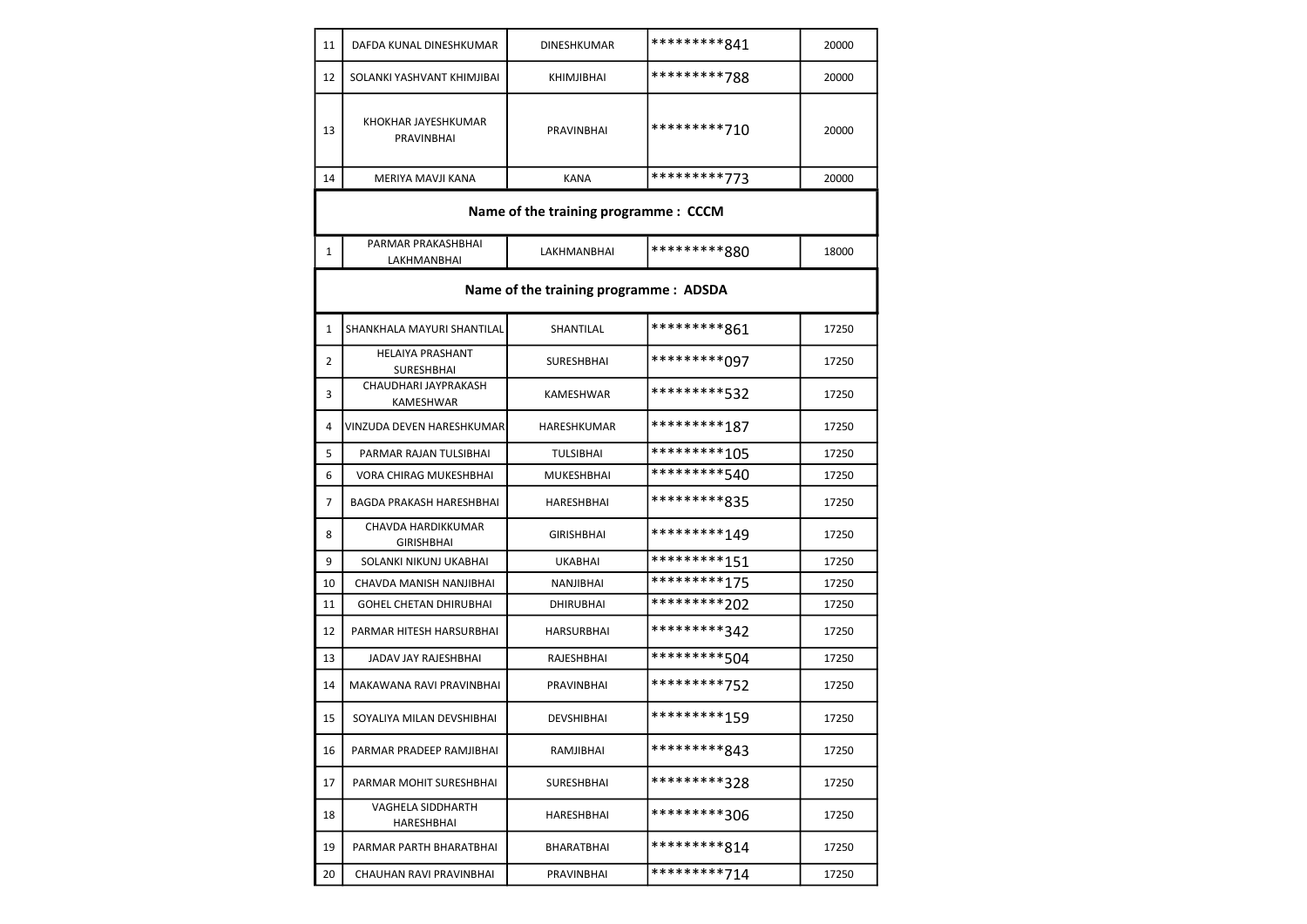| 21                                     | VARAN UMANG VALJIBHAI                     | VALJIBHAI                               | *********401 | 17250 |  |  |
|----------------------------------------|-------------------------------------------|-----------------------------------------|--------------|-------|--|--|
| 22                                     | SARVAIYA YASH DHIRUBHAI                   | <b>DHIRUBHAI</b>                        | *********182 | 17250 |  |  |
| 23                                     | SONDARVA MAHENDRA<br>KANUBHAI             | <b>KANUBHAI</b>                         | *********898 | 17250 |  |  |
| 24                                     | CHASIYA RANA DAYABHAI                     | DAYABHAI                                | *********779 | 17250 |  |  |
| 25                                     | SOLANKI YOGESH<br>RAJESHBHAI              | RAJESHBHAI                              | *********743 | 17250 |  |  |
| 26                                     | <b>VAGHELA JEET</b><br>NATAVARLAL         | NATAVARLAL                              | *********524 | 17250 |  |  |
| 27                                     | MAKWANA JAGDISH<br>KARABHAI               | KARABHAI                                | *********554 | 17250 |  |  |
| 28                                     | PARMAR JAYESH<br>NATHABHAI                | NATHABHAI                               | *********326 | 17250 |  |  |
| 29                                     | <b>CHAVDA SUMIT</b><br><b>JAGDISHBHAI</b> | JAGDISHBHAI                             | *********784 | 17250 |  |  |
| Name of the training programme : ADSDA |                                           |                                         |              |       |  |  |
| $\mathbf{1}$                           | KHANIYA RUTVIK MUKESHBHAI                 | KHANIYA MUKESHBHAI<br><b>BABULAL</b>    | *********375 | 17250 |  |  |
| 2                                      | VALA BALVANT VALJIBHAI                    | Vala valjibhai nanjibhai                | *********853 | 17250 |  |  |
| 3                                      | SAPKAL SANDEEP APPAJI                     | APPAJI GUNAJI SAPKAL                    | *********769 | 17250 |  |  |
| 4                                      | KHARE PRIYANKA SUBHASH                    | SUBHASH SHANKAR KAHRE                   | *********993 | 17250 |  |  |
|                                        | Name of the training programme : MCCC     |                                         |              |       |  |  |
| 1                                      | KUWAR ABHISHEK DASHARATH                  | KUWAR DASHARATH SADU                    | *********060 | 20000 |  |  |
| 2                                      | RAJAT HANSDAS SOMKUWAR                    | <b>HANSDAS SOMKUWAR</b>                 | *********946 | 20000 |  |  |
| 3                                      | <b>TAYADE JAYKISAN VIJAY</b>              | <b>VIJAY</b>                            | *********215 | 20000 |  |  |
| 4                                      | WAGHMARE MANGESH<br><b>MUKINDA</b>        | <b>MUKINDA GYANOBA</b><br>WAGHMARE      | *********230 | 20000 |  |  |
| Name of the training programme: ADSDA  |                                           |                                         |              |       |  |  |
| $\mathbf{1}$                           | <b>JADHAV DHIRAJKUMAR</b><br>KAILASHBHAI  | JADHAV KAILASHBHAI<br>ANANDRAO          | *********211 | 17250 |  |  |
| $\overline{2}$                         | PADHIYAR JANAKRAY<br>HARJIVANDAS          | SADHU HARJIVANDAS<br>DHARAMDAS          | *********437 | 17250 |  |  |
| 3                                      | BRIJALKUMARI NARENDRABHAI<br>RATHOD       | NARENDRABHAI<br><b>BHANABHAI RATHOD</b> | *********112 | 17250 |  |  |
|                                        | KAPARUPURA SURESHBHAI                     | KAPARUPARA BAVABHAI                     | *********551 |       |  |  |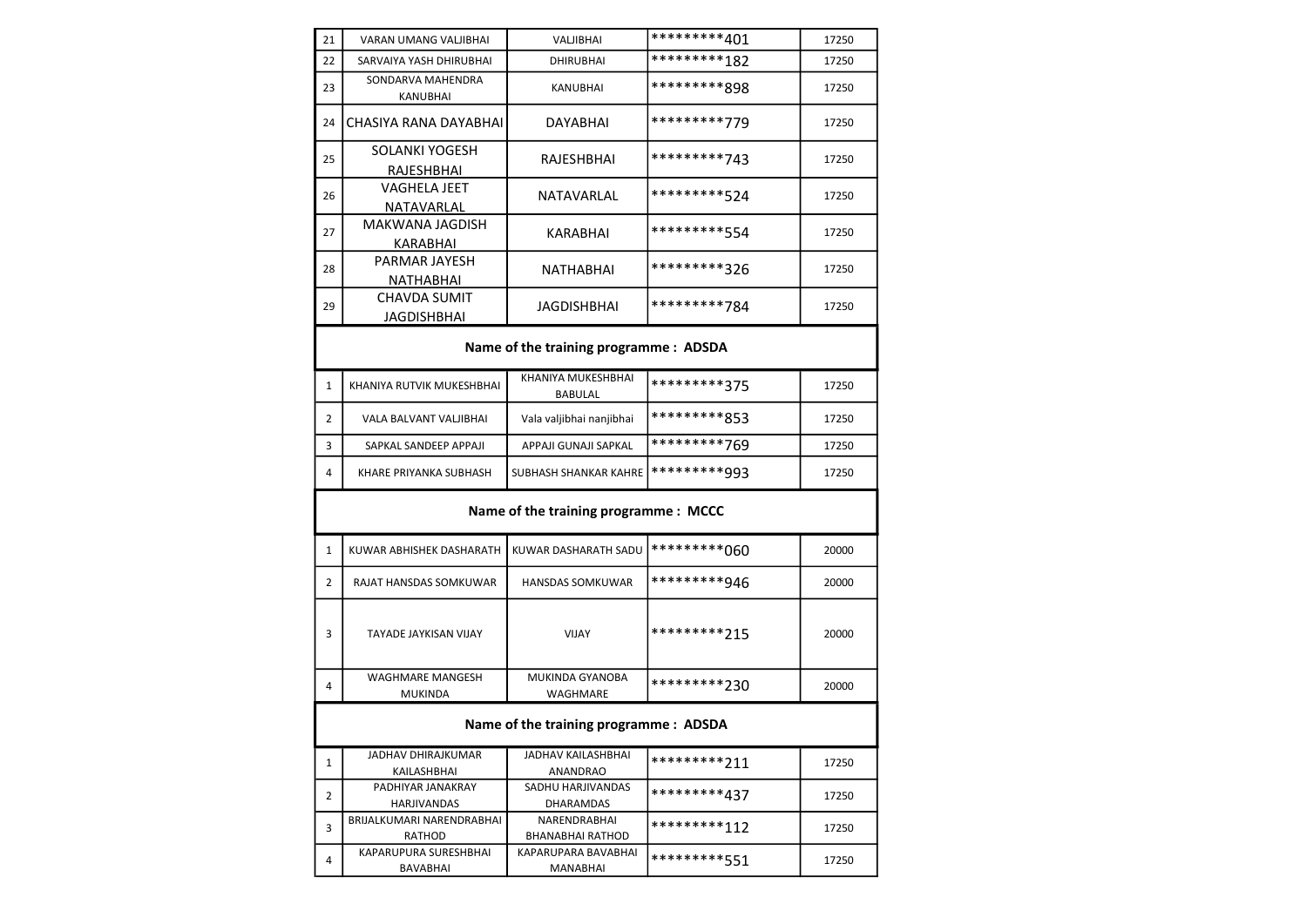| 5  | RAPAKA KUMAR CHANDAN                         | RAPAKA ANAND KUMAR                    | *********590                                                   | 17250 |
|----|----------------------------------------------|---------------------------------------|----------------------------------------------------------------|-------|
| 6  | <b>SUDHIR PASWAN</b>                         | DEVENDRA PASWAN                       | *********295                                                   | 17250 |
| 7  | SOLANKI HITESHKUMAR<br><b>VINODBHAI</b>      | <b>VINODBHAI</b>                      | *********170                                                   | 17250 |
| 8  | PATEL KUNDANKUMAR<br>ASHOKKUMAR              | ASHOKKUMAR<br>RAMESHCHANDRA PATEL     | *********072                                                   | 17250 |
| 9  | Abinash Das                                  | Dulal das                             | *********767                                                   | 17250 |
| 10 | Wagh Kunal Shantilal                         | Wagh Shantilal Arjun                  | *********462                                                   | 17250 |
| 11 | CHAUHAN RAKESHKUMAR<br>NARSINHBHAI           | <b>NARSINHBHAI</b>                    | *********906                                                   | 17250 |
| 12 | <b>FALIT RAM</b>                             | Kishan Lal                            | *********619                                                   | 17250 |
| 13 | <b>BAROT MEHULKUMAR</b><br><b>DINESHBHAI</b> | Dineshbhai                            | *********871                                                   | 17250 |
|    |                                              | Name of the training programme : MCCC |                                                                |       |
| 1  | More Nikhil Babasaheb                        | Babasaheb Dnyaneshwar<br>More         | *********890                                                   | 20000 |
| 2  | <b>RAHUL KUMAR</b>                           | <b>CHANDRAKANTI DEVI</b>              | *********179                                                   | 20000 |
| 3  | Khushal                                      | Ramgopal panwar                       | *********515                                                   | 20000 |
| 4  | <b>JYOTI RANI</b>                            | <b>PREM SINGH</b>                     | *********247                                                   | 20000 |
| 5  | PUNWATKAR AVINASH JALINDAR                   | <b>JALINDAR</b>                       | *********268                                                   | 20000 |
| 6  | Rajnish kumar                                | Satendra Paswan                       | *********609                                                   | 20000 |
|    |                                              |                                       | Name of the training programme : 3D Animation & Special Efects |       |
| 1  | DONGARE PRATIK CHARANDAS                     | CHARANDAS                             | *********992                                                   | 30000 |
| 2  | JAYKUMAR BHANUPRASAD<br><b>DAVE</b>          | BHANUPRASAD MULJIBHAI<br><b>DAVE</b>  | *********117                                                   | 30000 |
| 3  | <b>Ratnottar Mehul Babulal</b>               | <b>Babulal K Ratnottar</b>            | *********944                                                   | 30000 |
| 4  | PARIKH NIRAJ MANISHKUMAR                     | MANISHKUMAR                           | *********603                                                   | 30000 |
| 5  | VADHEL MANISH VALJIBHAI                      | VALJIBHAI                             | *********456                                                   | 30000 |
| 6  | Prateek                                      | Nathey Singh                          | *********143                                                   | 30000 |
| 7  | Nagar Mahima Dilipkumar                      | DilipKumar Nagar                      | *********211                                                   | 30000 |
| 8  | Chaudhari Brijeshkumar<br>Maheshbhai         | Maheshbhai                            | *********230                                                   | 30000 |
| 9  | Ravi Kumar                                   | Jayprakash                            | *********478                                                   | 30000 |
| 10 | Solanki Vipulkumar<br>Hasmukhbhai            | Solanki Hasmukhbhai                   | *********065                                                   | 30000 |
| 11 | MAKWANA JALPA<br>RAJNIKANTBHAI               | MAKWANA RAJNIKANTBHAI                 | *********400                                                   | 30000 |
| 12 | MAKWANA HARESHBHAI<br><b>HIMMATBHAI</b>      | MAKWANA HIMMATBHAI                    | *********155                                                   | 30000 |

13 Sahil Mahiya rajbir singh \*\*\*\*\*\*\*\*\*068 30000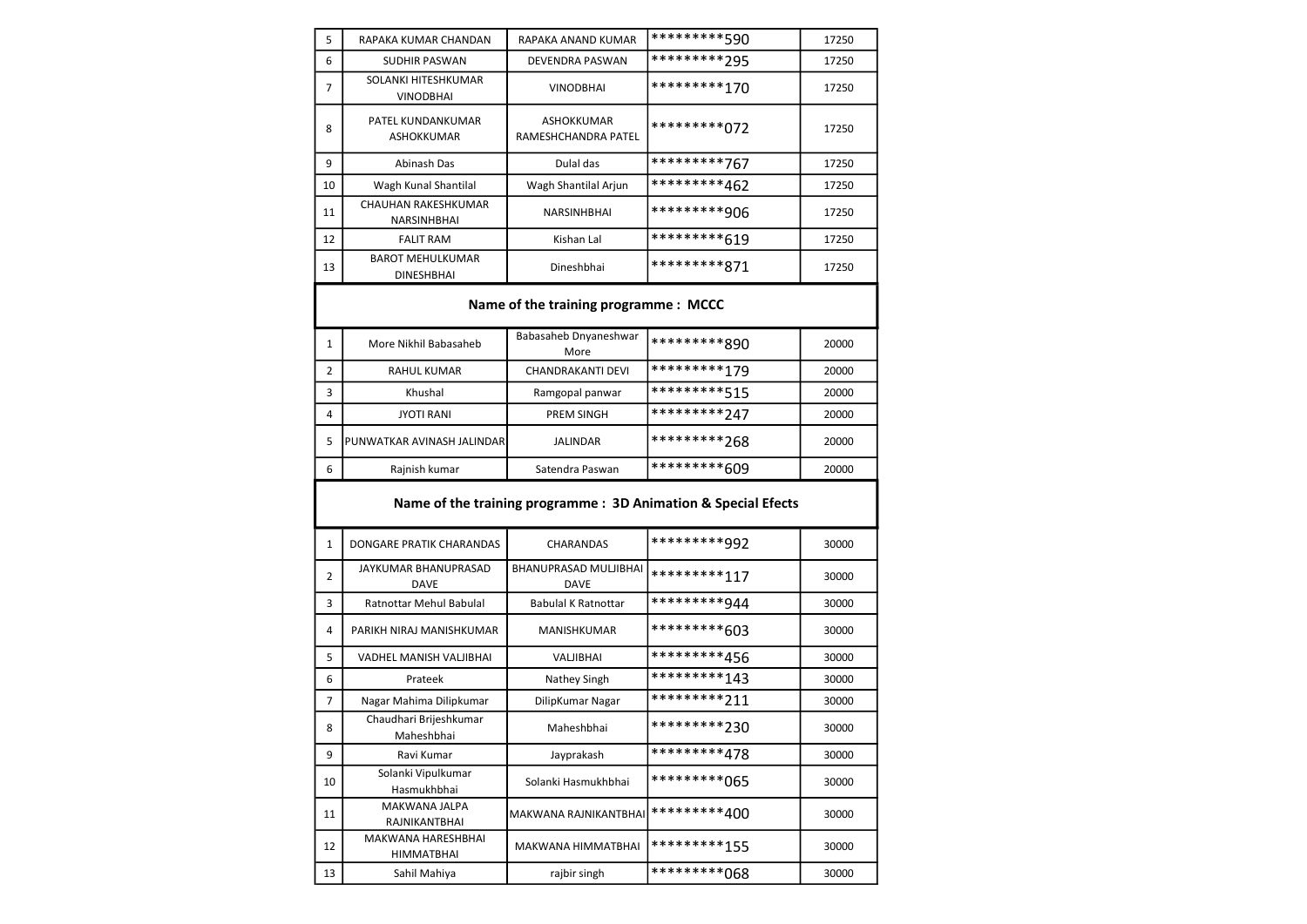| 14           | CHAVDA HARSH PRAVINBHAI                                | CHAVDA PRAVINBHAI             | *********304 | 30000 |  |  |
|--------------|--------------------------------------------------------|-------------------------------|--------------|-------|--|--|
| 15           | Bhatiya Jagrutiben pitambardas                         | Pitambardas                   | *********734 | 30000 |  |  |
| 16           | <b>ZALA MINAL</b>                                      | MAHESHBHAI                    | *********839 | 30000 |  |  |
|              | Name of the training programme : Graphics & Web Design |                               |              |       |  |  |
| $\mathbf{1}$ | Chandan Kumar                                          | SANTU CHOUDHARY               | *********786 | 15000 |  |  |
| 2            | Kripa Shankar Kannaujiya                               | Raj Kumar Kannaujiya          | *********343 | 15000 |  |  |
| 3            | Bhargav Makwana                                        | Chatur bhai                   | *********502 | 15000 |  |  |
| 4            | Yash Ramesh Bhagwate                                   | Ramesh Kisanrao Bhagwate      | *********298 | 15000 |  |  |
| 5            | Abhishek                                               | Mr. Krishan pal               | *********277 | 15000 |  |  |
| 6            | Sonal Shivlal Athawale                                 | Shivlal Baliram Athawale      | *********586 | 15000 |  |  |
| 7            | KORISETTI SHIVAKUMAR                                   | <b>K CHANDRAIAH</b>           | *********787 | 15000 |  |  |
| 8            | <b>AMIT RAWAL</b>                                      | Radhey lal                    | *********251 | 15000 |  |  |
| 9            | Arun kumar                                             | Narendra kumar baitha         | *********456 | 15000 |  |  |
| 10           | Ingale Sneha Arun                                      | Arun                          | *********312 | 15000 |  |  |
| 11           | Pagare Sanika Tushar                                   | Tushar pagare                 | *********737 | 15000 |  |  |
| 12           | Pawar prajyot prashant                                 | Prashant pawar                | *********120 | 15000 |  |  |
| 13           | SHRADHA MANOJ RAOKHANDE                                | <b>MANOJ RAOKHANDE</b>        | *********457 | 15000 |  |  |
| 14           | SAYALI MANOJ RAOKHANDE                                 | <b>MANOJ RAOKHANDE</b>        | *********758 | 15000 |  |  |
| 15           | SALUNKE CHAITALI SANJIV                                | SANJIV SALUNKE                | *********920 | 15000 |  |  |
| 16           | PREETI MAHADEV LONDHE                                  | <b>MAHADEV LONDHE</b>         | *********470 | 15000 |  |  |
| 17           | <b>ASHWINI PAWAR</b>                                   | RAMESH JADHAV                 | *********090 | 15000 |  |  |
| 18           | Shreeya Sachin Bhambid                                 | Subhash Sontakke              | *********684 | 15000 |  |  |
| 19           | SWAPNIL SURESH KADAM                                   | <b>SURESH KADAM</b>           | *********187 | 15000 |  |  |
| 20           | Pawan mahawar                                          | Prabhu Dayal mahawar          | *********312 | 15000 |  |  |
| 21           | Pooja Panjabrao Jambhulkar                             | Panjabrao Jambhulkar          | *********657 | 15000 |  |  |
| 22           | Uday kumar                                             | <b>RAMDAS</b>                 | *********915 | 15000 |  |  |
| 23           | <b>KAMBLE RACHITA DILIP</b>                            | <b>KAMBLE DILIP</b>           | *********447 | 15000 |  |  |
| 24           | NITNAWARE SIMRAN SUJIT                                 | NITNAWARE SUJIT               | *********753 | 15000 |  |  |
| 25           | ACHAL VIKRAM KHOBRAGADE                                | <b>VIKRAM</b>                 | *********476 | 15000 |  |  |
| 26           | SOLANKI KIRANBEN NANUBHAI                              | SOLANKI NANUBHAI<br>DAHYABHAI | *********506 | 15000 |  |  |
| 27           | Vikash kumar                                           | Sri Vijay Choudhary           | *********252 | 15000 |  |  |
| 28           | SNEHAL RAJENDRA BAGALE                                 | RAJENDRA BAGALE               | *********362 | 15000 |  |  |
| 29           | DONGRE HARSH SURESH                                    | <b>SURESH</b>                 | *********010 | 15000 |  |  |